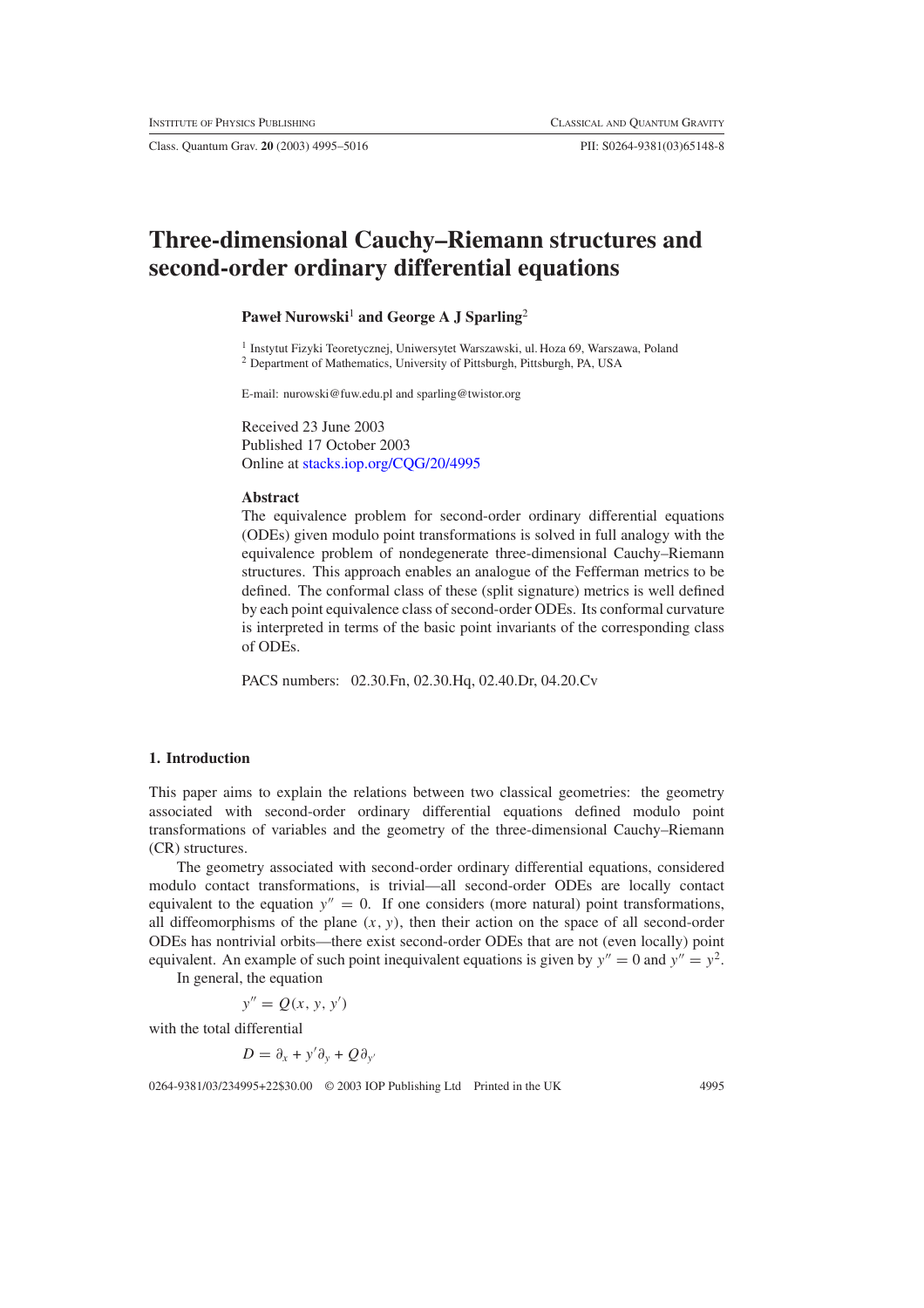can be characterized by a number of relative invariants (their vanishing or not is a pointinvariant property of the equation). The two of these invariants of lowest order are

$$
w_1 = D^2 Q_{y'y'} - 4D Q_{yy'} - D Q_{y'y'} Q_{y'} + 4Q_{y'} Q_{yy'} - 3Q_{y'y'} Q_y + 6Q_{yy'}
$$

and

$$
w_2=Q_{y'y'y'y'}.
$$

These were known to Lie [18] and used by Tresse [43, 44] in his systematic study of an equivalence problem for second-order ODEs given modulo point transformations. Cartan, in his celebrated paper [4] on projective connections, used the class of second-order ODEs for which the invariant  $w_2$  vanished as an example of a geometry that naturally gives rise to a Cartan normal projective connection<sup>3</sup>.

The study of the geometry of CR structures was initiated by Poincaré [30], who looked for a higher dimensional generalization of the well-known fact that two real analytic arcs in **C** are locally biholomorphically equivalent. Using a heuristic argument, he showed that generic two real three-dimensional hypersurfaces  $N_1$  and  $N_2$  embedded in  $\mathbb{C}^2$  are not, even locally, biholomorphically equivalent. This led Segre [34] to study the equivalence problem for real hypersurfaces of codimension 1 in  $\mathbb{C}^2$ , given modulo the biholomorphisms, a problem which was later solved in full generality by Cartan [5]. Generalization of the problem to  $\mathbb{C}^n$ with  $n > 2$  led to the theory of CR structures which is a part of several complex variable theory and lies on the borders between analysis, geometry and studies of PDEs. In this theory a particular role is played by the conformal Fefferman metrics [7] which are *Lorentzian* metrics naturally defined on a circle bundle over each CR manifold. These metrics were defined by Fefferman in 1976 and, surprisingly, were unnoticed by Cartan in his pioneering paper [5].

The appearance of Lorentzian metrics in the CR-structure theory is not an accident. In the lowest dimension  $(n = 2)$  this is due to the well-known fact [32, 33, 37, 39] that threedimensional Cauchy–Riemann structures are in one-to-one correspondence with congruences of null geodesics without shear in four-dimensional spacetimes. Many physically interesting spacetimes, such as Minkowski, Schwarzschild, Kerr–Newman, Taub-NUT, Hauser, plane gravitational waves and Robinson–Trautman, etc, admit congruences of such geodesics. The understanding of spacetimes admitting congruences of shear-free and null geodesics from the point of view of the corresponding CR geometry has been quite fruitful in the process of solving Einstein vacuum equations [15–17, 20, 38]. In these papers the construction of the solutions of the Einstein equations in terms of the CR functions of the corresponding CR geometry is very much in the spirit of Penrose's twistor theory [27, 28]. More importantly, from quite another point of view, spacetimes admitting shear-free congruences of null geodesics are the Lorentzian analogues of Hermitian geometries in four dimensions. Since Robinson played the crucial role of introducing the shear-free property to general relativity, Trautman has called such manifolds Robinson manifolds [24, 41, 42].

Although it is not immediately self-evident, the geometries associated with second-order ODEs and the three-dimensional CR structures are closely related. This fact was known to Segre who, in this context, was quoted in Cartan's paper [5]. Strangely enough, Cartan in [5] only mentioned that such relations existed but did not spend much time explaining what they were. In addition he does not appear to have used these relations to simplify his approach to the CR structures. In this paper we explain Segre's observation in detail and reconstruct and develop the results of the two Cartan papers [4, 5] from this point of view.

 $3$  Cartan's observation has recently been understood from the twistorial point of view in [10] and generalized in [19].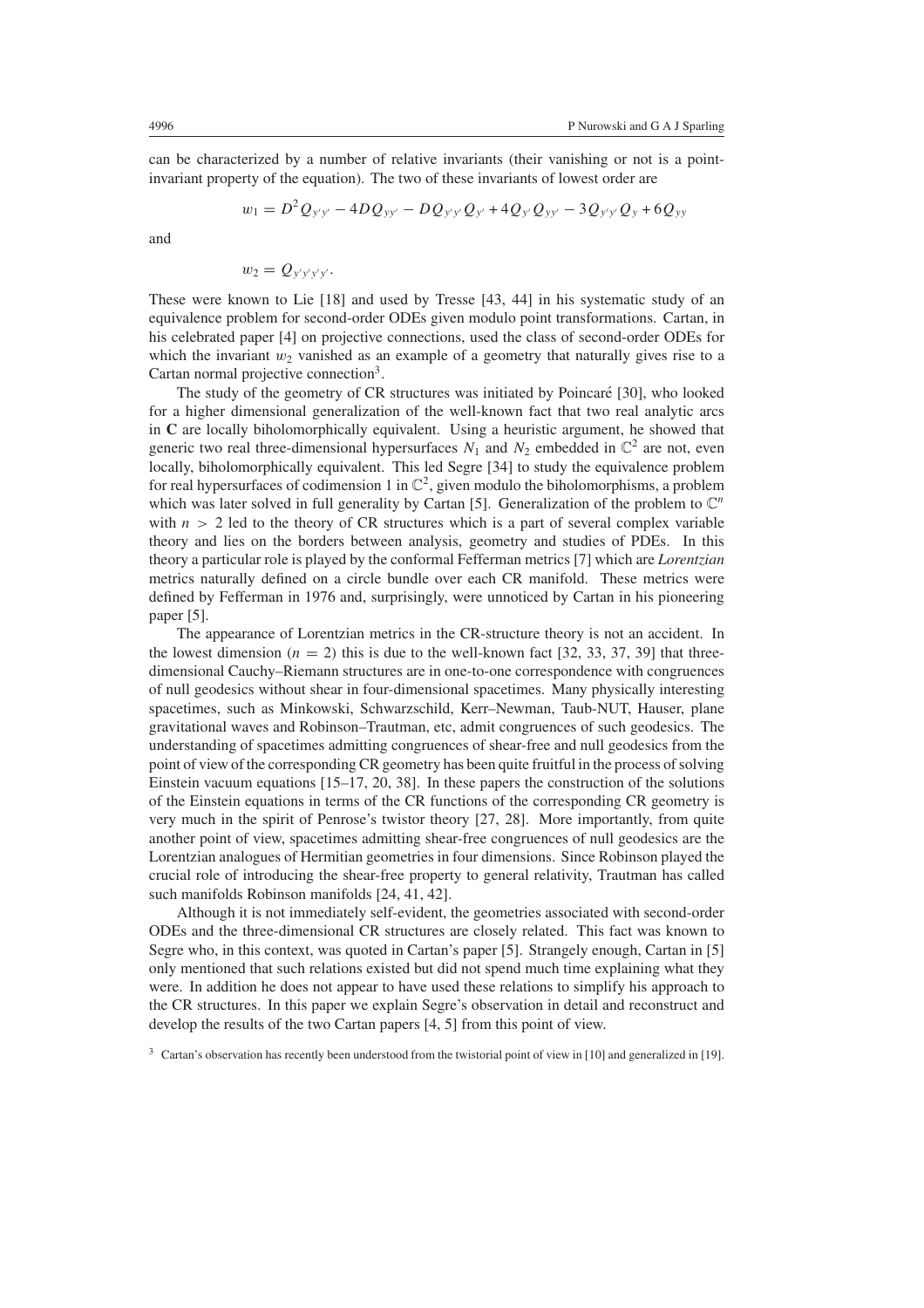Section 2 consists of two parts. The first part contains a review of the concept of a three-dimensional CR structure. This is defined as a natural generalization of the notion of classes of real three-dimensional hypersurfaces embedded, modulo biholomorphisms, in  $\mathbb{C}^2$ . Our definition is much more in the spirit of Cartan's treatment of such hypersurfaces than in the spirit of the modern theory of CR manifolds. This point of view will be adopted throughout the paper. The first part of section 2 ends with the quotation of Cartan's theorem (theorem 1) solving the equivalence problem for three-dimensional CR structures. In the second part of section 2 we give the modern description of this theorem in terms of Cartan's  $SU(2, 1)$ connection. We also show how Cartan might have used his theorem to associate with each nondegenerate three-dimensional CR structure the Fefferman class of metrics. We analyse the Fefferman metrics using Cartan's normal conformal connection associated with them, and give a new proof, based on the use of Baston–Mason conditions [1], of the fact [14] that these metrics are conformal to Einstein metrics only if the curvature of their CR structure's *SU*(2, 1) connection vanishes. We conclude this section with a formula for the Bach tensor for the Fefferman metrics, expressed in terms of the curvature of the corresponding CR structure's connection.

Section 3, the main section of the paper, explains the analogy between three-dimensional CR structures and second-order ODEs defined modulo point transformations. The basic ingredients of this analogy are given just before definition 3, which states what it means for two second-order ODEs to be point equivalent to each other. Comparison between definitions 2 and 3 makes the analogy self-evident. Using this analogy we are able to formulate theorem 2 which solves the equivalence problem for second-order ODEs given modulo point transformations. By the analogy this theorem is literally the same as theorem 1. The only difference is that now the symbols appearing in the theorem have different interpretations. This new interpretation implies that behind the equivalence problem for second-order ODEs modulo point transformations is a certain Cartan  $SL(3,\mathbb{R})$  connection. This fact was, of course, known to Cartan [4], but we are not sure if Cartan would present it in the spirit of our paper even if he had a time machine at his disposal (Cartan's ODE paper [4] dates from 1924, whereas his CR paper [5] is from 1932). After theorem 2 we give a local representation of the point invariants of a second-order ODE obtaining, in particular, Lie's basic relative invariants *w*<sup>1</sup> and *w*2. We proceed, exploiting the analogy, to define an ODE analogue of Fefferman metrics, which now have *split* signature. The conformal class of split signature metrics which is naturally associated with each second-order ODE given modulo point transformations turns out to encode all the point-invariant information about the underlying class of ODEs. In particular, all the Cartan invariants of the point equivalent class of ODEs are derived from the Weyl curvature of the corresponding Fefferman-like metric. These metrics are characterized by proposition 1 and the remark following it, and, some time ago, were considered by one of us (GAJS) within the general framework discussed in [35]. Unlike the CR structure case, there are point equivalent classes of second-order ODEs which have nonvanishing curvature of the Cartan *SL(*3*,* R*)* connection and for which the Fefferman-like metrics are conformal to Einstein metrics. Such metrics may only correspond to the ODEs for which the Lie relative invariants  $w_1$  and  $w_2$  satisfy  $w_1w_2 = 0$  and all of them are presented in the appendix.

Like all the Cartan invariants, the Lie invariants  $w_1$  and  $w_2$  are interpreted in terms of the Fefferman-like metrics associated with the class of second-order ODEs that defines them. It turns out that the Fefferman metrics associated with a point equivalence class of secondorder ODEs is always of the algebraic type  $N \times N'$  in the Cartan–Petrov–Penrose [3, 26, 29] classification of real-valued four-dimensional metrics. This means, in particular, that both the self-dual and the anti-self-dual parts of their Weyl tensor have only one independent component. It turns out that the self-dual part of this tensor is proportional to  $w_1$  and the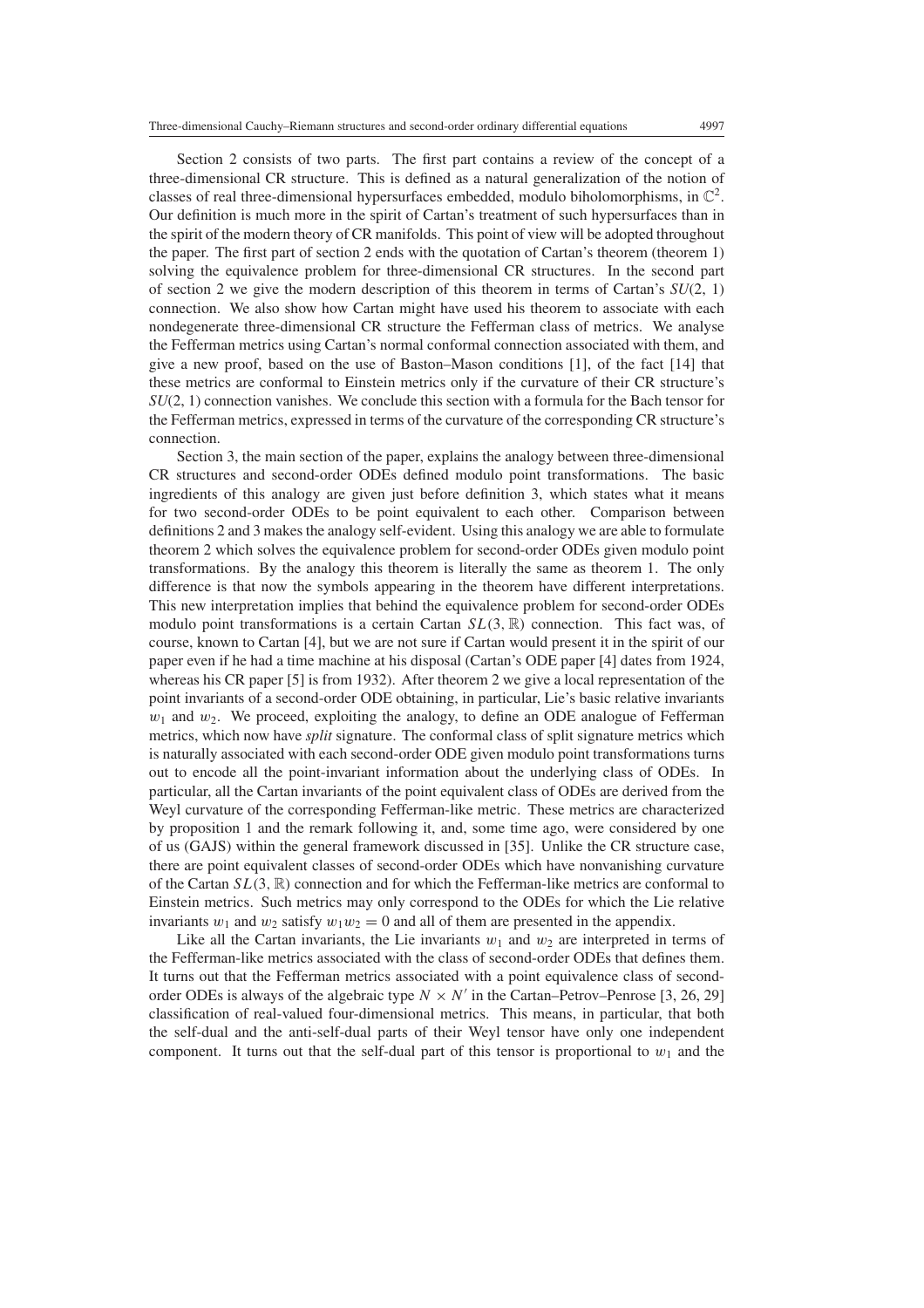anti-self-dual part is proportional to  $w_2$ . Thus, the vanishing of one of Lie's relative invariants makes the associated Fefferman-like metric half-flat. This partially explains why, in such cases, these metrics may be conformal to Einstein metrics. The rest of section 3 is devoted to understanding the fact that it is easy to find all second-order ODEs for which  $w_2 = 0$ , since all of them are of the form

$$
y'' = A_0(x, y) + A_1(x, y)y' + A_2(x, y)(y')^2 + A_3(x, y)(y')^3,
$$

and it is quite difficult to find  $Q = Q(x, y, y')$  for which  $w_1 = 0$ . From the Fefferman-like metrics point of view the switch between  $w_2$  and  $w_1$  is the switch between the self-dual and the anti-self-dual parts of their Weyl tensor. This suggests that invariants  $w_1$  and  $w_2$  should be on an equal footing of complexity. To see that this is indeed the case requires another notion of duality—the duality between the point equivalent classes of second-order ODEs. This duality was mentioned by Cartan in [4]. We explain it in detail at the end of section 3. In particular, in proposition 2, and in the example preceding it, we show how to construct solutions  $Q = Q(x, y, y')$  of  $w_1 = 0$  knowing Q which satisfy  $w_2 = 0$ . The understanding of this duality in terms of the natural double fibration of the first jet bundle associated with the ODE is also given.

Finally, in section 4 we give two applications of the theory presented in sections 2 and 3. The first consists of an algorithm for associating a point equivalence class of second-order ODEs with a given three-dimensional CR structure. This may be of some use in general relativity theory and may provide a new understanding of well-known congruences of shearfree and null geodesics. The second application is, as far as we know, the first example of a large class of split signature 4-metrics which satisfy the Bach equations, are genuinely of algebraic type  $N \times N'$  and are not conformal to Einstein metrics.

*Note on the conventions and the notation.* We emphasize that in this paper all our considerations are purely local and concerned with nonsingular points of the introduced constructions. We also mention that, following the old tradition in PDEs, we denote the partial derivatives with respect to the variable associated with index *i* by the corresponding subscript, for example,  $∂G/∂z<sub>i</sub> = G<sub>i</sub>$ .

# **2. Three-dimensional CR structures**

A three-dimensional CR structure is a structure which a three-dimensional hypersurface *N* embedded in  $\mathbb{C}^2$  acquires from the ambient complex space. Following Cartan [5] this structure can be described in the language of differential forms as follows.

Consider a three-dimensional hypersurface  $N$  in  $\mathbb{C}^2$  defined by means of a real function  $G = G(z_1, z_2, \bar{z}_1, \bar{z}_2)$ , such that  $G_1 \neq 0$ , via

$$
N = \{ (z_1, z_2) \in \mathbb{C}^2 \mid G(z_1, z_2, \bar{z}_1, \bar{z}_2) = 0 \}.
$$

<span id="page-3-0"></span>All information about the structure acquired by *N* from  $\mathbb{C}^2$  can be encoded in the two 1-forms

$$
\lambda = i(G_1 d z_1 + G_2 d z_2) \qquad \text{and} \qquad \mu = dz_2. \tag{1}
$$

These forms have the following properties:

- $\lambda$  is real,  $\mu$  is complex
- $\bullet \lambda \wedge \mu \wedge \bar{\mu} \neq 0 \text{ on } N.$

Moreover, if *N* underlies the biholomorphism

$$
z_1 = z_1(z'_1, z'_2), \qquad z_2 = z_2(z'_1, z'_2)
$$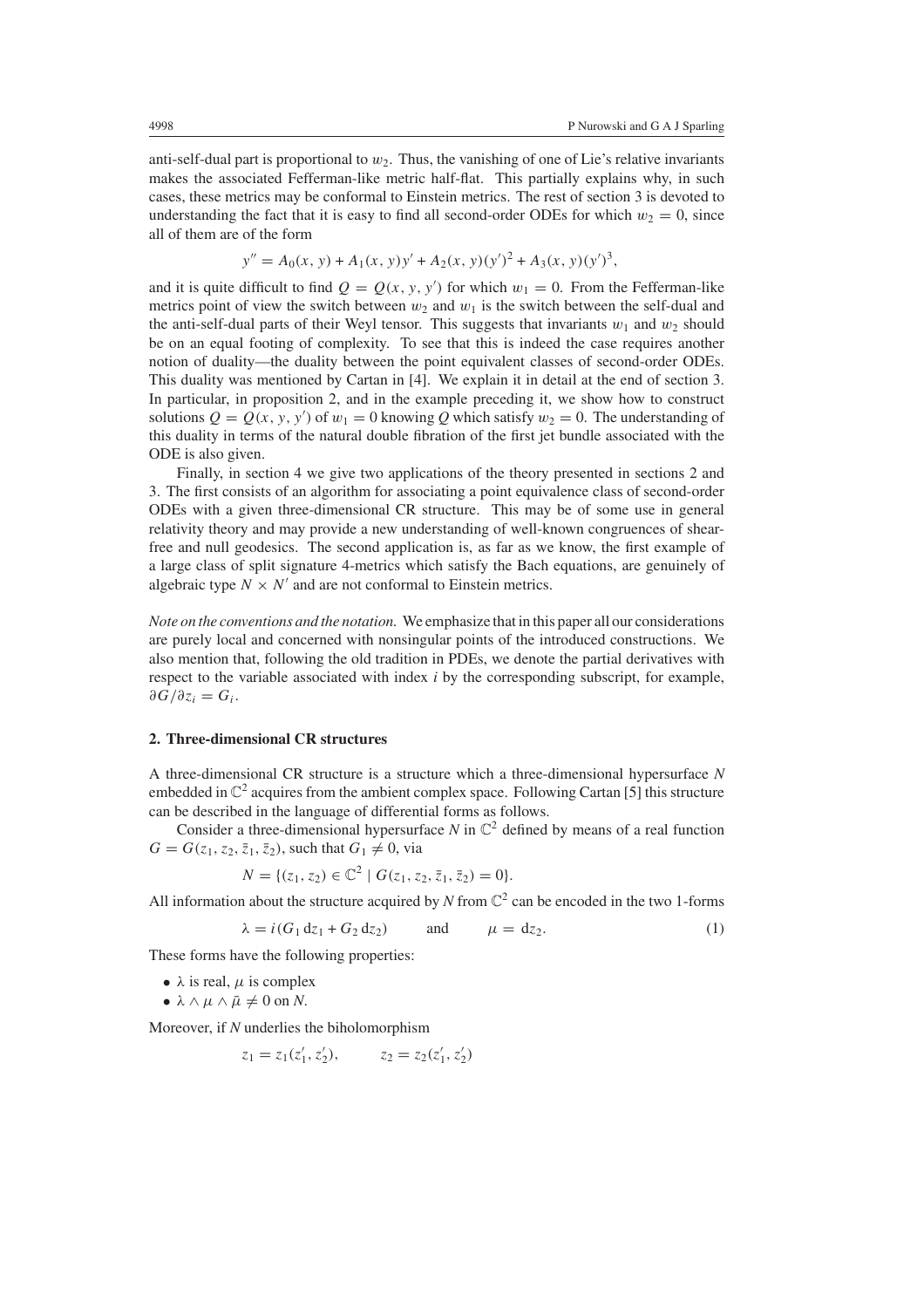the forms transform according to

$$
\lambda \to \lambda' = a\lambda
$$
 and  $\mu \to \mu' = b\mu + c\lambda$ ,

where  $a \neq 0$  (real) and  $b \neq 0$ , c (complex) are appropriate functions on *N*. It is easy to see that the vanishing of the 3-form  $\lambda \wedge d\lambda$  is an invariant property under the biholomorphisms of  $\mathbb{C}^2$ . Thus, the two hypersurfaces

$$
N_1 = \{ (z_1, z_2) \in \mathbb{C}^2 : z_1 - \bar{z}_1 = 0 \}
$$

<span id="page-4-1"></span>and

$$
N_2 = \{ (z_1, z_2) \in \mathbb{C}^2 : |z_1|^2 + |z_2|^2 - 1 = 0 \},\tag{2}
$$

with the corresponding forms  $\lambda_1 = i dz_1$  and  $\lambda_2 = i(\overline{z}_1 dz_1 + \overline{z}_2 dz_2)$  are not biholomorphically equivalent.

The above considerations motivate the introduction of the following structure on 3-manifolds.

**Definition 1.** *A CR structure*  $[(\lambda, \mu)]$  *on a three-dimensional manifold N is an equivalence class of pairs of 1-forms*  $(\lambda, \mu)$  *such that* 

- $\lambda$  *is real,*  $\mu$  *is complex,*
- $\bullet \lambda \wedge \mu \wedge \bar{\mu} \neq 0 \text{ on } N$
- *two pairs*  $(\lambda, \mu)$  *and*  $(\lambda', \mu')$  *are in the equivalence relation iff there exist functions*  $a \neq 0$  $(\text{real})$ ,  $b \neq 0$ ,  $c$  (complex) on N such that

$$
\lambda' = a\lambda, \qquad \mu' = b\mu + c\lambda, \qquad \bar{\mu}' = \bar{b}\bar{\mu} + \bar{c}\lambda.
$$

*A CR structure is called nondegenerate iff*

$$
d\lambda \wedge \lambda \neq 0;
$$

*otherwise a CR structure is degenerate.*

An obvious class of examples of CR structures is given by biholomorphically equivalent classes of hypersurfaces in  $\mathbb{C}^2$ . The problem of classifying biholomorphically nonequivalent hypersurfaces in  $\mathbb{C}^2$  is therefore a part of the equivalence problem of CR structures.

**Definition 2.** Let  $(N, [(\lambda, \mu)])$  and  $(N', [(\lambda', \mu')])$  be two CR structures on two three*dimensional manifolds N and N'. We say that*  $(N, [(\lambda, \mu)])$  *and*  $(N', [(\lambda', \mu')])$  *are (locally) equivalent iff, for any two representatives*  $(\lambda, \mu) \in [(\lambda, \mu)]$  *and*  $(\lambda', \mu') \in [(\lambda', \mu')]$ *, there exists a (local) diffeomorphism*  $\phi : N \to N'$  *and functions*  $a \neq 0$  *(real),*  $b \neq 0$ *, c (complex) on N such that*

$$
\phi^*(\lambda') = a\lambda, \qquad \phi^*(\mu') = b\mu + c\lambda, \qquad \phi^*(\bar{\mu}') = \bar{b}\bar{\mu} + \bar{c}\lambda.
$$

It is easy to see that all three-dimensional *degenerate* CR structures are locally equivalent to the structure associated with a biholomorphic class of hypersurfaces equivalent to the hypersurface  $N_1 = \mathbb{C} \times \mathbb{R}$ . The equivalence problem for *nondegenerate* three-dimensional CR structures was solved by Cartan [5]. Given a nondegenerate CR-structure  $(N, [(\lambda, \mu))$ , he considered the forms

$$
\theta^1 = b\mu + c\lambda, \qquad \theta^2 = \bar{b}\bar{\mu} + \bar{c}\lambda, \qquad \theta^3 = a\lambda \tag{3}
$$

<span id="page-4-0"></span>with some unspecified functions  $a \neq 0$  (real),  $b \neq 0$  and *c* (complex). He viewed the forms as being well defined on an eight-dimensional space  $P_0$  parametrized by the points of *N* and by the coordinates  $(a, b, \bar{b}, c, \bar{c})$ . Using his equivalence method (see e.g. [11, 25])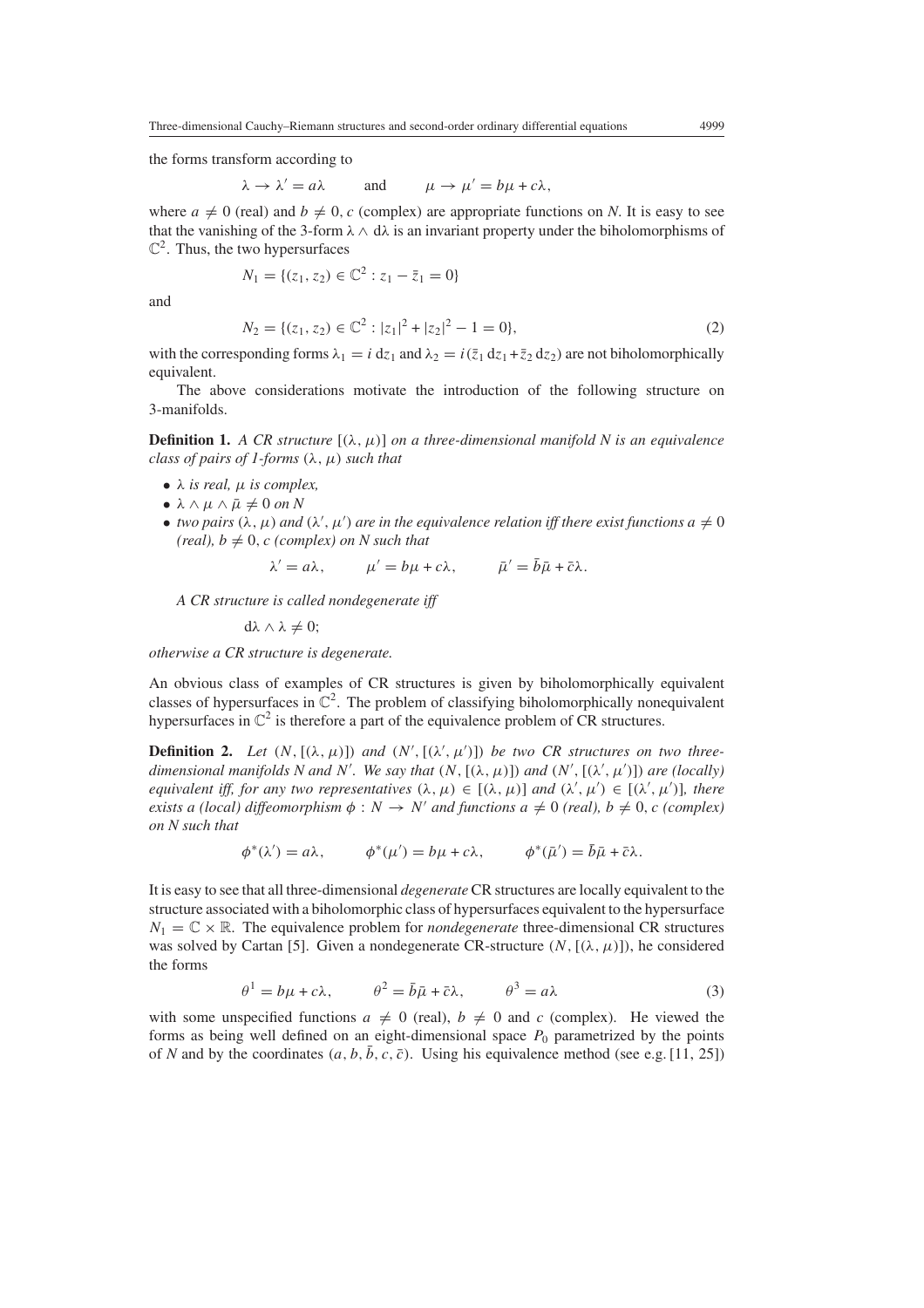he then constructed another eight-dimensional manifold *P* on which the coframe consisting of the forms  $(θ<sup>1</sup>, θ<sup>2</sup>, θ<sup>3</sup>)$  and the five additional well-defined 1-forms  $(Ω<sub>2</sub>, Ω<sub>2</sub>, Ω<sub>3</sub>, Ω<sub>4</sub>)$ constituted the system of basic biholomorphic invariants of the CR structure. More precisely, he proved the following theorem.

**Theorem 1.** *Every nondegenerate CR structure*  $(N, [(\lambda, \mu)])$  *uniquely defines an eightdimensional manifold P, 1-forms*  $\theta^1$ ,  $\theta^2$ ,  $\theta^3$ ,  $\Omega_2$ ,  $\overline{\Omega}_2$ ,  $\Omega_3$ ,  $\overline{\Omega}_3$ ,  $\Omega_4$  *and functions*  $\mathcal{R}, \overline{\mathcal{R}}, \mathcal{S}, \overline{\mathcal{S}}$  *on P such that*

- $\theta^1$ ,  $\theta^2$ ,  $\theta^3$  *are as in [\(3\)](#page-4-0)*,  $\overline{\Omega}_2$ ,  $\overline{\Omega}_3$  *are respective complex conjugates of*  $\Omega_2$ ,  $\Omega_3$  *and*  $\Omega_4$  *is real,*
- $\bullet$   $\theta^1 \wedge \theta^2 \wedge \theta^3 \wedge \Omega_2 \wedge \overline{\Omega}_2 \wedge \Omega_3 \wedge \overline{\Omega}_3 \wedge \Omega_4 \neq 0$  at each point of P.

<span id="page-5-0"></span>*The forms satisfy the following equations:*

$$
d\theta^{1} = \Omega_{2} \wedge \theta^{1} + \Omega_{3} \wedge \theta^{3}
$$
  
\n
$$
d\theta^{2} = \overline{\Omega}_{2} \wedge \theta^{2} + \overline{\Omega}_{3} \wedge \theta^{3}
$$
  
\n
$$
d\theta^{3} = i\theta^{1} \wedge \theta^{2} + (\Omega_{2} + \overline{\Omega}_{2}) \wedge \theta^{3}
$$
  
\n
$$
d\Omega_{2} = 2i\theta^{1} \wedge \overline{\Omega}_{3} + i\theta^{2} \wedge \Omega_{3} + \Omega_{4} \wedge \theta^{3}
$$
  
\n
$$
d\overline{\Omega}_{2} = -2i\theta^{2} \wedge \Omega_{3} - i\theta^{1} \wedge \overline{\Omega}_{3} + \Omega_{4} \wedge \theta^{3}
$$
  
\n
$$
d\Omega_{3} = \Omega_{4} \wedge \theta^{1} + \Omega_{3} \wedge \overline{\Omega}_{2} + \mathcal{R}\theta^{2} \wedge \theta^{3}
$$
  
\n
$$
d\overline{\Omega}_{3} = \Omega_{4} \wedge \theta^{2} + \overline{\Omega}_{3} \wedge \Omega_{2} + \overline{\mathcal{R}}\theta^{1} \wedge \theta^{3}
$$
  
\n
$$
d\Omega_{4} = i\Omega_{3} \wedge \overline{\Omega}_{3} + \Omega_{4} \wedge (\Omega_{2} + \overline{\Omega}_{2}) + \overline{\mathcal{S}}\theta^{1} \wedge \theta^{3} + \mathcal{S}\theta^{2} \wedge \theta^{3}.
$$

<span id="page-5-1"></span>*The functions*  $\mathcal{R}, \mathcal{S},$  *and their respective complex conjugates*  $\overline{\mathcal{R}}, \overline{\mathcal{S}}$ *, satisfy* 

$$
d\mathcal{R} = -\mathcal{R}(\Omega_2 + 3\bar{\Omega}_2) - S\theta^1 + \mathcal{R}_2\theta^2 + \mathcal{R}_3\theta^3
$$
  
\n
$$
d\bar{\mathcal{R}} = -\bar{\mathcal{R}}(\bar{\Omega}_2 + 3\Omega_2) - \bar{S}\theta^2 + \bar{\mathcal{R}}_2\theta^1 + \bar{\mathcal{R}}_3\theta^3
$$
\n(5)

<span id="page-5-2"></span>*and*

$$
dS = -S(2\Omega_2 + 3\overline{\Omega}_2) - iR\overline{\Omega}_3 + S_1\theta^1 + S_2\theta^2 + S_3\theta^3
$$
  
\n
$$
d\overline{S} = -\overline{S}(2\overline{\Omega}_2 + 3\Omega_2) + iR\overline{S}2 + \overline{S}_2\theta^1 + S_1\theta^2 + \overline{S}_3\theta^3,
$$
\n(6)

*with appropriate functions*  $\mathcal{R}_2$ ,  $\mathcal{R}_3$ ,  $\mathcal{S}_1$ ,  $\mathcal{S}_2$ ,  $\mathcal{S}_3$  *and their conjugates. The function*  $S_1$  *satisfies* 

$$
S_1 = \bar{S}_1. \tag{7}
$$

The above theorem, stated in modern language, means the following. The manifold *P* is a Cartan bundle  $H \rightarrow P \rightarrow N$ , with *H* being a five-dimensional parabolic subgroup of *SU(*2*,* 1*)*. This latter group preserves the *(*2*,* 1*)*-signature Hermitian form

$$
h(X, X) = (X1, X2, X3)\hat{h} \begin{pmatrix} \bar{X}1 \\ \bar{X}2 \\ \bar{X}3 \end{pmatrix}, \qquad \hat{h} = \begin{pmatrix} 0 & 0 & 2i \\ 0 & 1 & 0 \\ -2i & 0 & 0 \end{pmatrix}.
$$

The forms  $\theta^1$ ,  $\theta^2$ ,  $\theta^3$ ,  $\Omega_2$ ,  $\overline{\Omega}_2$ ,  $\Omega_3$ ,  $\overline{\Omega}_3$ ,  $\Omega_4$  of the theorem can be collected into a matrix of 1-forms

$$
\omega = \begin{pmatrix} \frac{1}{3} (2\Omega_2 + \bar{\Omega}_2) & i\bar{\Omega}_3 & -\frac{1}{2}\Omega_4 \\ \theta^1 & \frac{1}{3} (\bar{\Omega}_2 - \Omega_2) & -\frac{1}{2}\Omega_3 \\ 2\theta^3 & 2i\theta^2 & -\frac{1}{3} (2\bar{\Omega}_2 + \Omega_2) \end{pmatrix}
$$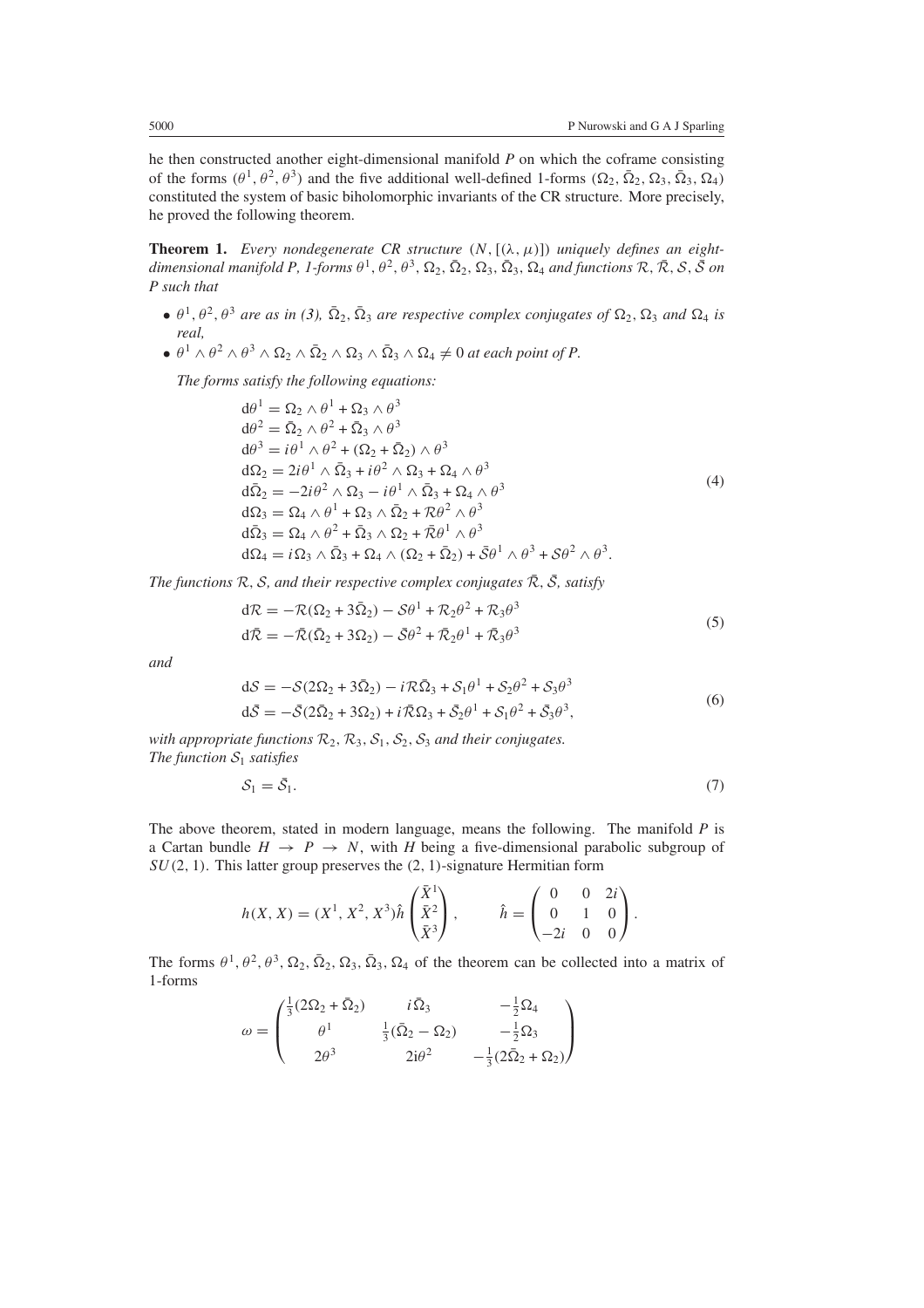satisfying

$$
\omega \hat{h} + \hat{h} \omega^{\dagger} = 0,
$$

which is an  $su(2, 1)$ -valued Cartan connection [12] on *P*. It follows from equations [\(4\)](#page-5-0) that the curvature of this connections is

$$
\Omega = d\omega + \omega \wedge \omega = \begin{pmatrix} 0 & i\overline{\mathcal{R}}\theta^1 \wedge \theta^3 & -\frac{1}{2}\overline{\mathcal{S}}\theta^1 \wedge \theta^3 - \frac{1}{2}\mathcal{S}\theta^2 \wedge \theta^3 \\ 0 & 0 & -\frac{1}{2}\mathcal{R}\theta^2 \wedge \theta^3 \\ 0 & 0 & 0 \end{pmatrix}.
$$

It yields all the invariant information about the corresponding CR structure, very much in the way the Riemann curvature yields all the information about the Riemannian structure.

**Remark.** Note that the assumption that R or S (and, therefore  $\overline{R}$  or  $\overline{S}$ ) is constant on P is compatible with [\(5\)](#page-5-1) iff  $\mathcal{R} = \mathcal{S} = 0$  (and, therefore  $\overline{\mathcal{R}} = \overline{\mathcal{S}} = 0$ ). In such a case the curvature  $\Omega$  of the Cartan connection  $\omega$  vanishes, and it follows that there is only one, modulo local equivalence, CR structure with this property. It coincides with the CR structure, which the hypersurface  $N_2 = S^3$  acquires from the ambient space  $\mathbb{C}^2$  via equations [\(1\)](#page-3-0) and [\(2\)](#page-4-1).

Using the matrix elements  $\omega^i_j$  of the Cartan connection  $\omega$ , it is convenient to consider the bilinear form

$$
G = -i\omega^3{}_j\omega^j{}_1.
$$

This form, when written explicitly in terms of  $\theta^1$ ,  $\theta^2$ ,  $\theta^3$ ,  $\Omega_2$ ,  $\overline{\Omega}_2$ ,  $\Omega_3$ ,  $\overline{\Omega}_3$ ,  $\Omega_4$ , is given by

$$
G = 2\theta^1\theta^2 + \frac{2}{3i}\theta^3(\Omega_2 - \bar{\Omega}_2).
$$

Introducing the basis of vector fields  $X_1, X_2, X_3, Y_2, \overline{Y}_2, Y_3, \overline{Y}_3, Y_4$ , the respective dual of  $\theta^1$ ,  $\theta^2$ ,  $\theta^3$ ,  $\Omega_2$ ,  $\overline{\Omega}_2$ ,  $\Omega_3$ ,  $\overline{\Omega}_3$ ,  $\Omega_4$ , one sees that *G* is a form of signature (+++−0000) with four degenerate directions corresponding to four vector fields  $Z_I = (Y_2 + \bar{Y}_2, Y_3, \bar{Y}_3, Y_4)$ . These four directions span a four-dimensional distribution which is integrable due to equations [\(4\)](#page-5-0). Thus, the Cartan bundle *P* is foliated by four-dimensional leaves tangent to the degenerate directions of *G*. Moreover, equations [\(4\)](#page-5-0) guarantee that

$$
\mathcal{L}_{Z_I}G=A_I G,
$$

with certain functions  $A_I$  on  $P$ , so that the bilinear form  $G$  is preserved up to a scale when Lie transported along the leaves of the foliation. Therefore the four-dimensional space *P /*∼ of leaves of the foliation is naturally equipped with a conformal class of Lorentzian metrics [*gF* ], the class to which the bilinear form *G* naturally descends. The Lorentzian metrics

$$
g_F = 2\theta^1\theta^2 + \frac{2}{3i}\theta^3(\Omega_2 - \bar{\Omega}_2)
$$
\n
$$
(8)
$$

<span id="page-6-0"></span>on *P /*∼ coincide with the so-called Fefferman metrics [7] (see also [9]) which Fefferman associated with any nondegenerate CR structure  $(N,[(\lambda, \mu)]).$ 

Introducing the volume form

$$
\eta = \frac{1}{3}\theta^1 \wedge \theta^2 \wedge \theta^3 \wedge (\Omega_2 - \overline{\Omega}_2)
$$

on *P*/∼, we observe that the Hodge dualization  $*$  of the forms  $\theta^3 \wedge \theta^1$  and  $\theta^3 \wedge \theta^2$  reads

$$
\ast (\theta^3 \wedge \theta^1) = -\frac{1}{i} (\theta^3 \wedge \theta^1) \quad \text{and} \quad \ast (\theta^3 \wedge \theta^2) = \frac{1}{i} (\theta^3 \wedge \theta^2).
$$

Thus  $\theta^3 \wedge \theta^1$  is self-dual and  $\theta^3 \wedge \theta^2$  is anti-self-dual.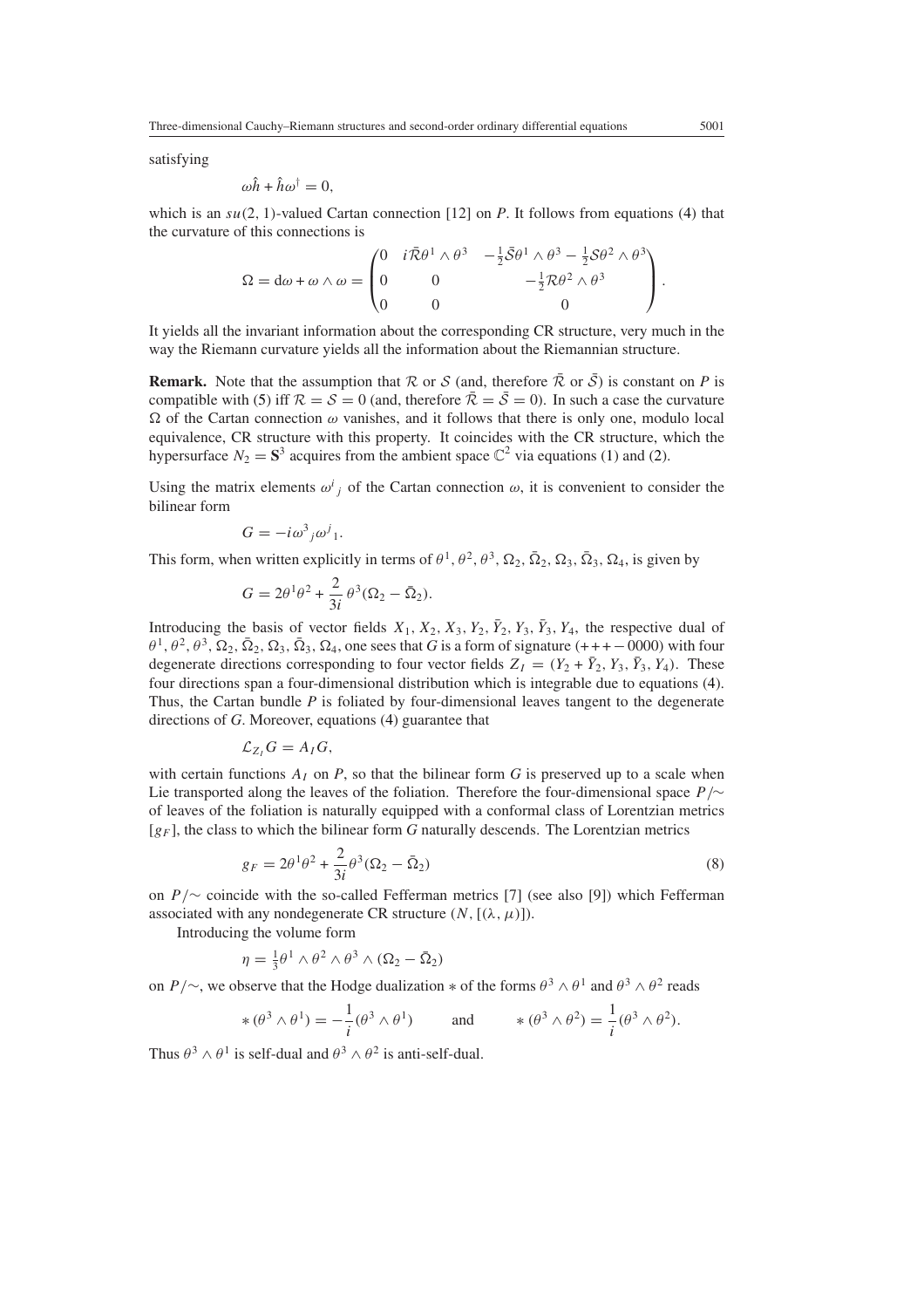A convenient way of analysing the Fefferman metrics is to look for the Cartan normal conformal connection associated with them. Given a nondegenerate CR structure  $(N,[(\lambda, \mu)],$ we define an  $so(4, 2)$ -valued matrix of 1-forms  $\tilde{\omega}$  on *P* via

<span id="page-7-0"></span>
$$
\begin{pmatrix}\n\frac{1}{2}(\Omega_{2} + \bar{\Omega}_{2}) & \frac{i}{2}\bar{\Omega}_{3} & -\frac{i}{2}\Omega_{3} & -\Omega_{4} & \frac{i}{12}(\Omega_{2} - \bar{\Omega}_{2}) & 0 \\
\theta^{1} & -\frac{1}{3}(\Omega_{2} - \bar{\Omega}_{2}) & 0 & -\Omega_{3} & \frac{i}{2}\theta^{1} & -\frac{i}{2}\Omega_{3} \\
\theta^{2} & 0 & \frac{1}{3}(\Omega_{2} - \bar{\Omega}_{2}) & -\bar{\Omega}_{3} & -\frac{i}{2}\theta^{2} & \frac{i}{2}\bar{\Omega}_{3} \\
\theta^{3} & \frac{i}{2}\theta^{2} & -\frac{i}{2}\theta^{1} & -\frac{1}{2}(\Omega_{2} + \bar{\Omega}_{2}) & 0 & \frac{i}{12}(\Omega_{2} - \bar{\Omega}_{2}) \\
\frac{1}{3i}(\Omega_{2} - \bar{\Omega}_{2}) & \bar{\Omega}_{3} & \Omega_{3} & 0 & \frac{1}{2}(\Omega_{2} + \bar{\Omega}_{2}) & -\Omega_{4} \\
0 & \theta^{2} & \theta^{1} & \frac{1}{3i}(\Omega_{2} - \bar{\Omega}_{2}) & \theta^{3} & -\frac{1}{2}(\Omega_{2} + \bar{\Omega}_{2})\n\end{pmatrix}.
$$
\n(9)

This is a pullback of the Cartan normal conformal connection associated with the Fefferman metric from the Cartan *SO(*4*,* 2*)* conformal bundle to *P*. With a slight abuse of the language we call  $\tilde{\omega}$  the Cartan conformal connection. The pulback of the curvature of this connection

$$
\tilde{\Omega} = \mathrm{d} \tilde{\omega} + \tilde{\omega} \wedge \tilde{\omega}
$$

is given by

$$
\begin{split}\n\tilde{\Omega} &= \tilde{\Omega}^+ + \tilde{\Omega}^- \\
&= \begin{pmatrix}\n0 & -\frac{i}{2}\bar{\mathcal{R}} & 0 & \bar{\mathcal{S}} & 0 & 0 \\
0 & 0 & 0 & 0 & 0 \\
0 & 0 & 0 & \bar{\mathcal{R}} & 0 & -\frac{i}{2}\bar{\mathcal{R}} \\
0 & 0 & 0 & 0 & 0 \\
0 & -\bar{\mathcal{R}} & 0 & 0 & 0 \\
0 & 0 & 0 & 0 & 0\n\end{pmatrix} \theta^3 \wedge \theta^1 + \begin{pmatrix}\n0 & 0 & \frac{i}{2}\mathcal{R} & \mathcal{S} & 0 & 0 \\
0 & 0 & 0 & \mathcal{R} & 0 & \frac{i}{2}\mathcal{R} \\
0 & 0 & 0 & 0 & 0 \\
0 & 0 & 0 & 0 & 0 \\
0 & 0 & -\mathcal{R} & 0 & 0 \\
0 & 0 & 0 & 0 & 0\n\end{pmatrix} \theta^3 \wedge \theta^1 + \begin{pmatrix}\n0 & 0 & \frac{i}{2}\mathcal{R} & \mathcal{S} & 0 & 0 \\
0 & 0 & 0 & \mathcal{R} & 0 & \frac{i}{2}\mathcal{R} \\
0 & 0 & 0 & 0 & 0 \\
0 & 0 & -\mathcal{R} & 0 & 0 & \mathcal{S}\n\end{pmatrix} \theta^3 \wedge \theta^2. \n\end{split} \tag{10}
$$

Here  $\tilde{\Omega}^+$  and  $\tilde{\Omega}^-$  denote the self-dual and the anti-self-dual parts of  $\tilde{\Omega}$ , respectively.

<span id="page-7-1"></span>The theory of the conformal connections [8, 12, 13, 21] then implies that the Weyl curvature 2-form *C* of  $g_F$  is given by<sup>4</sup>

$$
C = C^{+} + C^{-}
$$
  
=  $\bar{\mathcal{R}} \begin{pmatrix} 0 & 0 & 0 & 0 \\ 0 & 0 & 1 & 0 \\ 0 & 0 & 0 & 0 \\ -1 & 0 & 0 & 0 \end{pmatrix} \theta^{3} \wedge \theta^{1} + \mathcal{R} \begin{pmatrix} 0 & 0 & 1 & 0 \\ 0 & 0 & 0 & 0 \\ 0 & 0 & 0 & 0 \\ 0 & -1 & 0 & 0 \end{pmatrix} \theta^{3} \wedge \theta^{2},$  (11)

i.e. denoting the matrix elements of  $\tilde{\Omega}$  by  $\tilde{\Omega}^A{}_B$ , A,  $B = 0, 1, \ldots, 5$ , it is given by  $\tilde{\Omega}^A{}_B$  with  $A, B = 1, 2, 3, 4$ . The very simple form of the Weyl curvature *C* shows that the Fefferman metric  $g_F$  of any nondegenerate CR structure  $(N, [(\lambda, \mu)])$  is of Petrov type N.

**Remark.** Note that the curvature of the Cartan normal conformal connection ˜*ω* of the Fefferman metric  $g_F$  yields essentially the same information as the curvature of the  $su(2, 1)$ valued connection  $\omega$ . This is due to the fact [2] that  $\omega$  is simply an  $su(2, 1)$  reduction of the Cartan normal conformal connection associated with the Fefferman metric  $g_F$ . In addition, this indicates the well-known fact that the Fefferman conformal class of metrics  $[g_F]$  associated with a given nondegenerate CR structure  $(N, [(\lambda, \mu)])$  yields all the invariant information

 $\tilde{\omega}$  =

<sup>&</sup>lt;sup>4</sup> Here *C* has tensor indices  $C^{\mu}$ ,  $\mu$ ,  $\nu = 1, 2, 3, 4$ , which are associated with the null tetrad  $\theta^1$ ,  $\theta^2$ ,  $\theta^3$ ,  $\theta^4$  $\frac{1}{3i}(\Omega_2 - \overline{\Omega}_2)$  of  $g_F$ . In this tetrad  $g_F = 2\theta^1\theta^2 + 2\theta^3\theta^4$ .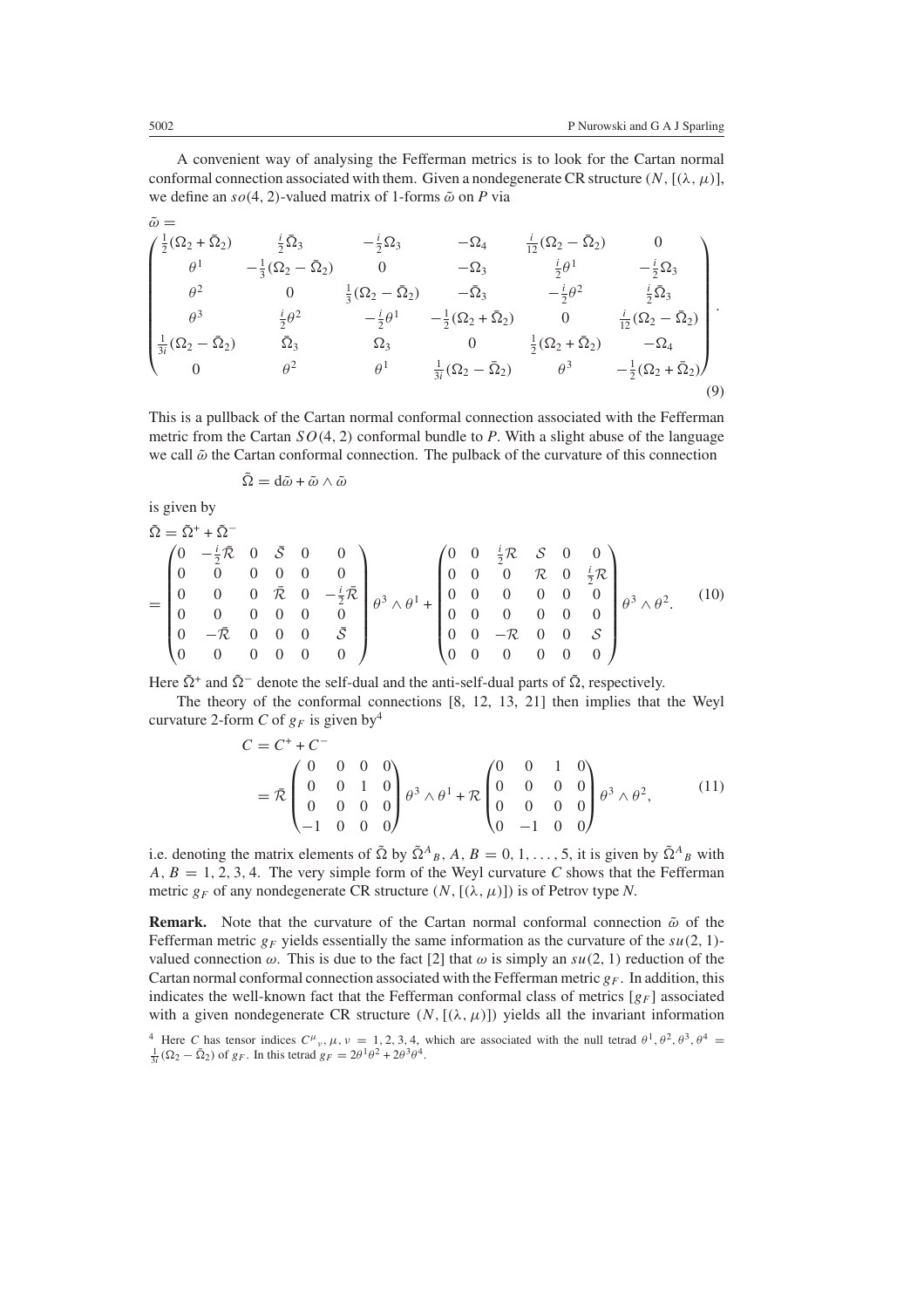about  $(N, [(\lambda, \mu)])$ . In particular, the *su*(2, 1)-curvature properties of the CR structure are totally encoded in the Weyl tensor 2-forms *C* of the corresponding Fefferman metrics. Note that although *C* explicitly involves only  $R$  and  $\overline{R}$ , the *S* and  $\overline{S}$  functions can be derived from them by means of equations [\(5\)](#page-5-1).

It is known [14] that the Fefferman metrics are conformal to the Einstein metrics only in the case when the corresponding CR structure is flat  $(Q = 0)$ . To see this we recall the Baston–Mason result [1] stating that there are two necessary conditions for a four-dimensional metric  $g = g_{\mu\nu}\theta^{\mu}\theta^{\nu}$  to be conformal to an Einstein metric. These, when expressed in terms of the Cartan normal conformal connection  $\tilde{\omega}$ , are<sup>5</sup>

<span id="page-8-0"></span>(i) 
$$
d * \tilde{\Omega} + \tilde{\omega} \wedge * \tilde{\Omega} - * \tilde{\Omega} \wedge \tilde{\omega} = 0
$$
 and (ii)  $\left[\tilde{\Omega}^+_{\mu\nu}, \tilde{\Omega}^-_{\rho\sigma}\right] = 0,$  (12)

where  $\tilde{\Omega}^{\pm} = \frac{1}{2} \tilde{\Omega}^{\pm}{}_{\mu\nu} \theta^{\mu} \wedge \theta^{\nu}$ . Note that condition (i) is equivalent to the vanishing of the Bach tensor of *g*.

Calculating  $\left[\tilde{\Omega}^{-}_{32}, \tilde{\Omega}^{+}_{31}\right]$  for the Fefferman metrics [\(8\)](#page-6-0) yields

$$
\left[\tilde{\Omega}^{-}{}_{32}, \tilde{\Omega}^{+}{}_{31}\right] = i\mathcal{R}\bar{\mathcal{R}}\begin{pmatrix} 0 & 0 & 0 & 1 & 0 & 0 \\ 0 & 0 & 0 & 0 & 0 & 0 \\ 0 & 0 & 0 & 0 & 0 & 0 \\ 0 & 0 & 0 & 0 & 0 & 0 \\ 0 & 0 & 0 & 0 & 0 & 1 \\ 0 & 0 & 0 & 0 & 0 & 0 \end{pmatrix}
$$

so that the above condition (ii) is satisfied iff  $\mathcal{R} = 0$ . This means that the corresponding CR structure is flat. It follows that if  $\mathcal{R} = 0$  the corresponding Fefferman metrics are conformal to the Minkowski metric. In the nonflat ( $R \neq 0$ ) case the Fefferman metrics are not conformal to Einstein metrics. Note also that despite this fact the principal null direction of the Fefferman metrics (which in the notation of [\(8\)](#page-6-0) is tangent to the vector field dual to the form  $\theta^3$ ) is geodesic and shear free. It has nonvanishing twist and generates a one-parameter conformal symmetry of  $g_F$ .

We conclude this section with the formula for  $\tilde{D} * \tilde{\Omega} = d * \tilde{\Omega} + \tilde{\omega} \wedge * \tilde{\Omega} - * \tilde{\Omega} \wedge \tilde{\omega}$  which, for the Fefferman metrics [\(8\)](#page-6-0), reads

$$
\tilde{D} * \tilde{\Omega} = -\frac{2}{i} S_1 \begin{pmatrix} 0 & 0 & 0 & 1 & 0 & 0 \\ 0 & 0 & 0 & 0 & 0 & 0 \\ 0 & 0 & 0 & 0 & 0 & 0 \\ 0 & 0 & 0 & 0 & 0 & 0 \\ 0 & 0 & 0 & 0 & 0 & 1 \\ 0 & 0 & 0 & 0 & 0 & 0 \end{pmatrix} \theta^1 \wedge \theta^2 \wedge \theta^3, \tag{13}
$$

*,*

where  $S_1$  is defined by [\(6\)](#page-5-2). This formula implies that the Fefferman metrics [\(8\)](#page-6-0) satisfy the Bach equations iff

$$
S_1 = 0,\t\t(14)
$$

or, what is the same,

$$
dS \wedge \theta^2 \wedge \theta^3 \wedge (2\Omega_2 + 3\overline{\Omega}_2) \wedge \overline{\Omega}_3 = 0.
$$

The only known example of a CR structure with a Fefferman metric satisfying this condition is presented in [22].

<sup>5</sup> It is worthwhile noting that for algebraically general metrics, the Baston–Mason conditions (i), (ii) are also sufficient for the conformal Einstein property [1].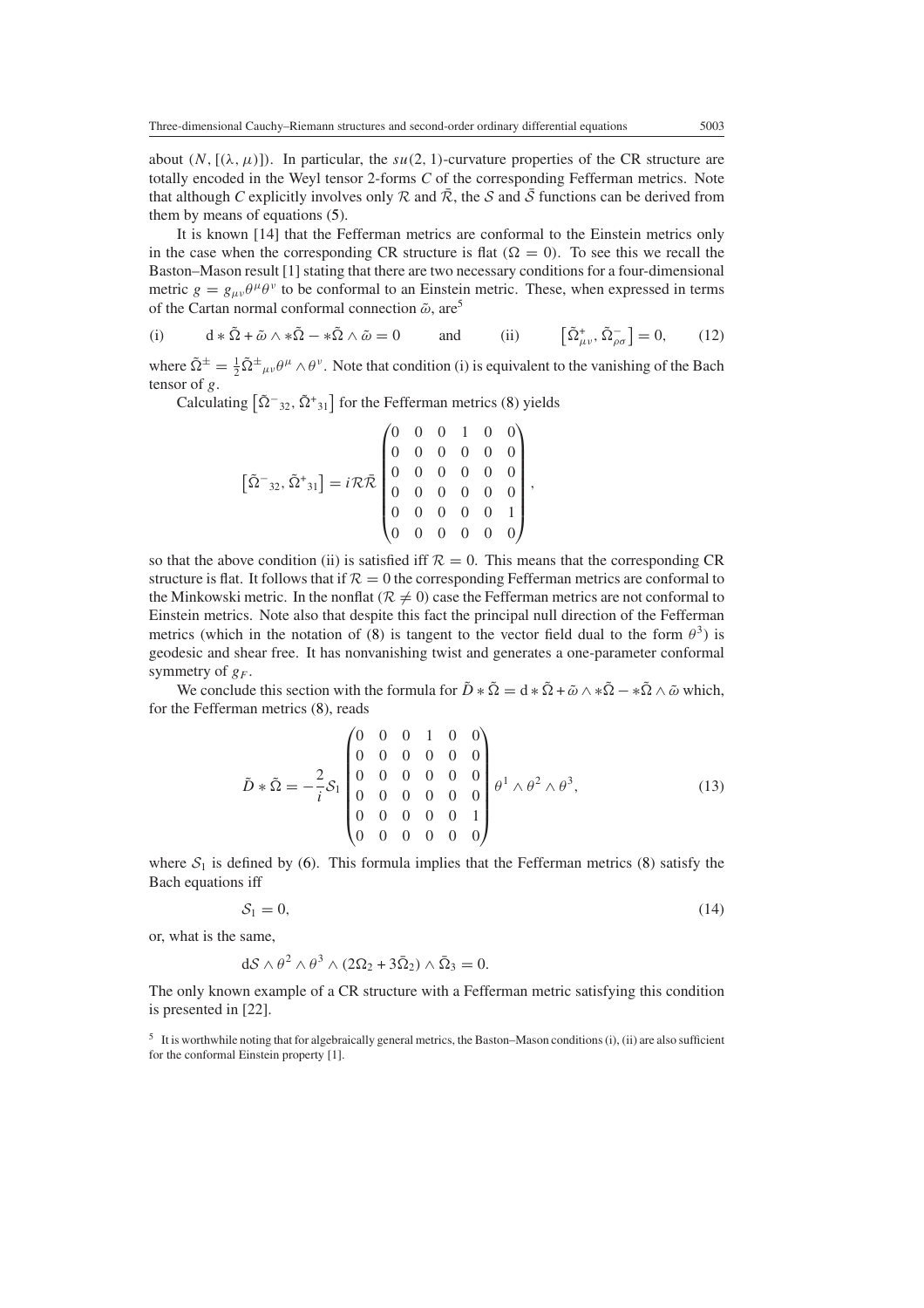## **3. Second-order ODEs modulo point transformations**

<span id="page-9-0"></span>A second-order ODE

$$
\frac{d^2y}{dx^2} = Q\left(x, y, \frac{dy}{dx}\right)
$$
 (15)

for a function  $\mathbb{R} \ni x \to y = y(x) \in \mathbb{R}$ , can be alternatively written as a system of two first-order ODEs

$$
\frac{dy}{dx} = p, \qquad \frac{dp}{dx} = Q(x, y, p)
$$

<span id="page-9-1"></span>for two functions  $\mathbb{R} \ni x \to y = y(x) \in \mathbb{R}$  and  $\mathbb{R} \ni x \to p = p(x) \in \mathbb{R}$ . This system defines two (contact) 1-forms

$$
\omega^1 = dy - p dx, \qquad \omega^2 = dp - Q dx,
$$
 (16)

on a three-dimensional manifold  $J^1$ , the *first jet space*, parametrized by coordinates  $(x, y, p)$ . All information about the ODE [\(15\)](#page-9-0) is encoded in these two forms. For example, any solution to [\(15\)](#page-9-0) is a curve  $\gamma(x) = (x, y(x), p(x)) \subset J^1$  on which the forms [\(16\)](#page-9-1) vanish.

The two contact 1-forms  $(\omega^1, \omega^2)$  can be supplemented by  $\omega^3 = dx$ ,

$$
(17)
$$

so that the three 1-forms  $(\omega^1, \omega^2, \omega^3)$  constitute a basis of 1-forms on  $J^1$ . This basis will be the basic object of study in the following.

Under the point transformation of variables

$$
y \to \tilde{y} = \tilde{y}(x, y), \qquad x \to \tilde{x} = \tilde{x}(x, y),
$$

the function  $Q = Q(x, y, y')$  defining the differential equation [\(15\)](#page-9-0) changes in a rather complicated way. The corresponding change of the basis  $(\omega^1, \omega^2, \omega^3)$  is

<span id="page-9-5"></span>
$$
\omega^{1} \to \tilde{\omega}^{1} = a_{1}\omega^{1}, \qquad \omega^{2} \to \tilde{\omega}^{2} = a_{2}\omega^{2} + a_{3}\omega^{1}, \qquad \omega^{3} \to \tilde{\omega}^{3} = a_{4}\omega^{3} + a_{5}\omega^{1}, \qquad (18)
$$

where  $a_1, a_2, a_3, a_4, a_5$  are real functions on  $J^1$  such that  $a_1a_2a_4 \neq 0$  on  $J^1$ .

It is now convenient to introduce the following (slightly unusual) notation. The reason for this will eventually become apparent.

Let  $i \neq 0$  denote a *real* number. In addition, let the *real* 1-forms  $(\lambda, \mu, \bar{\mu})$  be defined by

$$
\lambda = -i\omega^1, \qquad \mu = \omega^2, \qquad \bar{\mu} = \omega^3. \tag{19}
$$

<span id="page-9-3"></span><span id="page-9-2"></span>It follows from the definition of  $(\omega^1, \omega^2, \omega^3)$  that

$$
\lambda \wedge \mu \wedge \bar{\mu} \neq 0,\tag{20}
$$

$$
d\lambda \wedge \lambda \neq 0,\tag{21}
$$

<span id="page-9-4"></span>and that the forms  $(\lambda, \mu, \bar{\mu})$  are given up to transformations

$$
\lambda \to a\lambda, \qquad \mu \to b\mu + c\lambda, \qquad \bar{\mu} \to \bar{b}\bar{\mu} + \bar{c}\lambda, \tag{22}
$$

with real functions *a*, *b*,  $\bar{b}$ , *c*,  $\bar{c}$  such that  $ab\bar{b} \neq 0$ .

Conversely, given a three-dimensional manifold *N* equipped with three real 1-forms  $(\lambda, \mu, \bar{\mu})$  satisfying [\(20\)](#page-9-2) and [\(21\)](#page-9-3) and defined up to transformations [\(22\)](#page-9-4), we can associate with them a point equivalent class of a second-order ODE as follows. Since dim  $N = 3$ , we have

$$
d\lambda \wedge \lambda \wedge \bar{\mu} = 0
$$
 and  $d\bar{\mu} \wedge \lambda \wedge \bar{\mu} = 0$ .

Hence the Fröbenius theorem [25] applied to the forms  $\lambda$ ,  $\bar{\mu}$  implies that there exist coordinates  $(x, y, z)$  on *N* such that  $\lambda = A dx + B dy$  and  $\overline{\mu} = C dx + H dy$ , where *A, B, C, H* are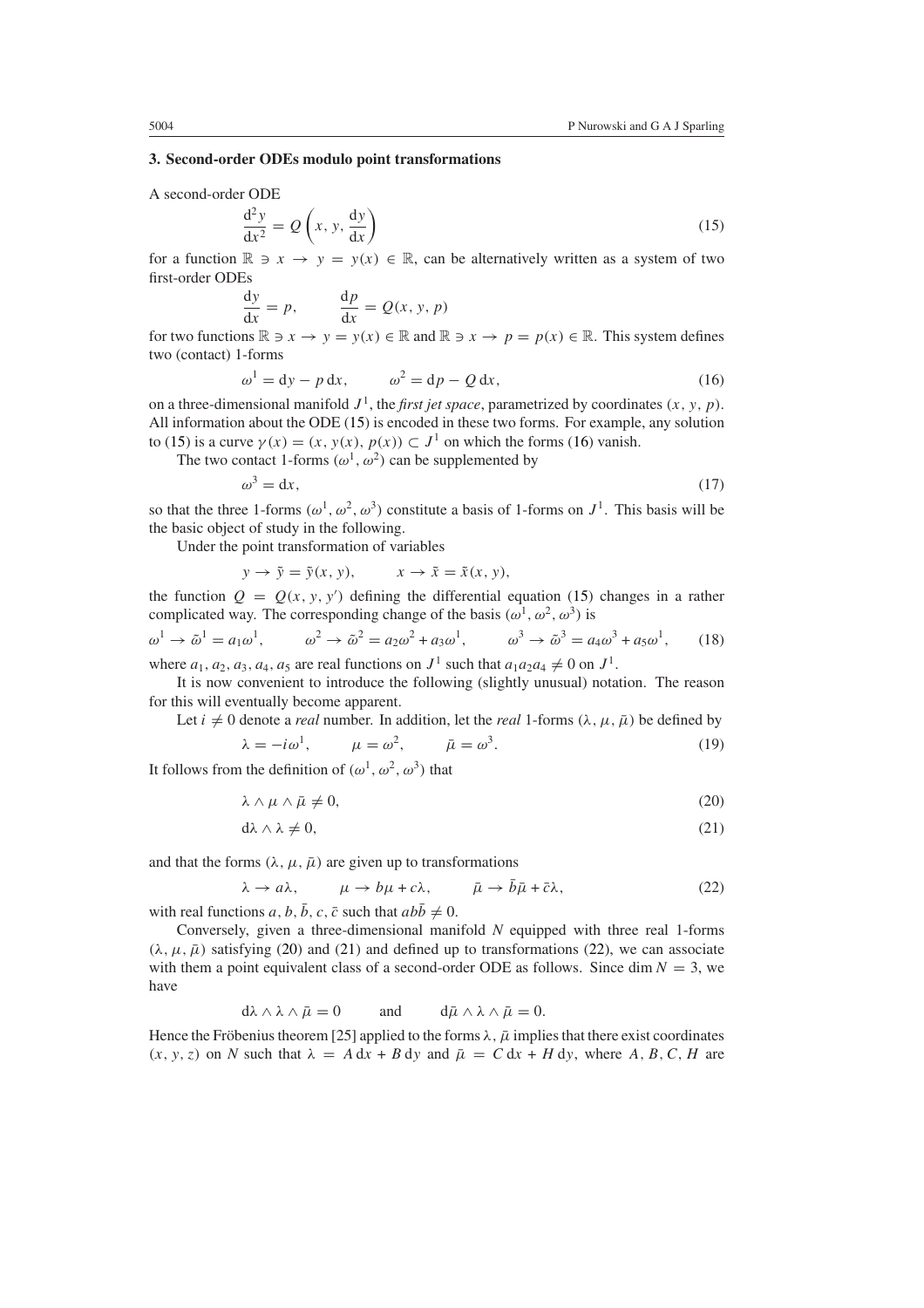appropriate functions on *N*. Thus, modulo the freedom [\(22\)](#page-9-4), the forms  $\lambda$ ,  $\bar{\mu}$  can be transformed to  $\lambda = dy - p dx$ ,  $\bar{\mu} = dx$ , where p is a certain function of coordinates  $(x, y, z)$  on N. But  $0 \neq d\lambda \wedge \lambda = dp \wedge dy \wedge dx$ , so  $(x, y, p)$  can be considered a new coordinate system on *N*. In these coordinates the form  $\mu$  can be written as  $\mu = U dx + V dy + Z dp$  so, by means of transformations, [\(22\)](#page-9-4) can be reduced to  $\mu = dp - Q dx$  with  $Q = Q(x, y, p)$ being a certain real function on *N*. Thus, the original forms  $(\lambda, \mu, \bar{\mu})$  define a point equivalent class of a second-order ODE  $y'' = Q(x, y, y')$ . The above considerations prove the oneto-one correspondence between second-order ODEs given modulo point transformations and equivalence classes of the triples of real 1-forms  $(\lambda, \mu, \bar{\mu})$  on 3-manifolds satisfying [\(20\)](#page-9-2) and [\(21\)](#page-9-3) and given up to [\(22\)](#page-9-4). This enables us to reformulate an equivalence problem for second-order ODEs modulo point transformations in much the same way as an equivalence problem for *nondegenerate* three-dimensional CR structures.

**Definition 3.** *Two second-order ODEs, represented by the respective real 1-forms*  $(\lambda, \mu, \bar{\mu})$  $and$   $(\lambda', \mu', \bar{\mu}')$ , on the respective 3-manifolds N and N', are locally point equivalent, *iff there exists a local diffeomorphism*

$$
\phi:N\to N'
$$

 $and$  real *functions*  $a \neq 0$ ,  $b \neq 0$ ,  $\overline{b} \neq 0$ ,  $c$ ,  $\overline{c}$  *on* N such that

$$
\phi^*(\lambda') = a\lambda, \qquad \phi^*(\mu') = b\mu + c\lambda, \qquad \phi^*(\bar{\mu}) = \bar{b}\mu + \bar{c}\lambda.
$$

This definition, when compared with definition 2, indicates that we can treat the forms  $(\lambda, \mu, \bar{\mu})$  representing second-order ODEs as the respective analogues of the forms  $(\lambda, \mu, \bar{\mu})$ representing nondegenerate three-dimensional CR structures. It also indicates that the solution for the equivalence problem for second-order ODEs modulo point transformations should be given by a theorem analogous to theorem 1. Actually, with the above-introduced notation, in which all three 1-forms  $(\lambda, \mu, \bar{\mu})$  are *real*,  $i \neq 0$  is a *real* number and the 'bar' symbol merely denotes that a given variable (a function, or a form) is totally *independent* of its nonbarred counterpart, we obtain the solution of the equivalence problem for ODEs by the following reinterpretation of theorem 1. First, given a point equivalence class of second-order ODEs, represented by forms  $(\lambda, \mu, \bar{\mu})$ , we associate with it the forms

$$
\theta^1 = b\mu + c\lambda, \qquad \theta^2 = \bar{b}\bar{\mu} + \bar{c}\lambda, \qquad \theta^3 = a\lambda.
$$
 (23)

<span id="page-10-0"></span>Then the analogue of theorem 1 is as follows.

**Theorem 2.** *Every second-order ODE given modulo point transformations uniquely defines an*  $e$ *ight-dimensional manifold P*, real *1-forms*  $\theta^1$ ,  $\theta^2$ ,  $\theta^3$ ,  $\Omega_2$ ,  $\overline{\Omega}_2$ ,  $\overline{\Omega}_3$ ,  $\overline{\Omega}_4$  and real *functions*  $\mathcal{R}, \overline{\mathcal{R}}, \mathcal{S}, \overline{\mathcal{S}}$  *on P such that* 

- $\theta^1$ ,  $\theta^2$ ,  $\theta^3$  *are as in [\(23\)](#page-10-0)*
- $\bullet$   $\theta^1 \wedge \theta^2 \wedge \theta^3 \wedge \Omega_2 \wedge \overline{\Omega}_2 \wedge \Omega_3 \wedge \overline{\Omega}_3 \wedge \Omega_4 \neq 0$  at each point of P.

<span id="page-10-1"></span>*The forms satisfy the following equations:*

$$
d\theta^{1} = \Omega_{2} \wedge \theta^{1} + \Omega_{3} \wedge \theta^{3}
$$
  
\n
$$
d\theta^{2} = \overline{\Omega}_{2} \wedge \theta^{2} + \overline{\Omega}_{3} \wedge \theta^{3}
$$
  
\n
$$
d\theta^{3} = i\theta^{1} \wedge \theta^{2} + (\Omega_{2} + \overline{\Omega}_{2}) \wedge \theta^{3}
$$
  
\n
$$
d\Omega_{2} = 2i\theta^{1} \wedge \overline{\Omega}_{3} + i\theta^{2} \wedge \Omega_{3} + \Omega_{4} \wedge \theta^{3}
$$
  
\n
$$
d\overline{\Omega}_{2} = -2i\theta^{2} \wedge \Omega_{3} - i\theta^{1} \wedge \overline{\Omega}_{3} + \Omega_{4} \wedge \theta^{3}
$$
  
\n
$$
d\Omega_{3} = \Omega_{4} \wedge \theta^{1} + \Omega_{3} \wedge \overline{\Omega}_{2} + \Omega\theta^{2} \wedge \theta^{3}
$$
  
\n
$$
d\overline{\Omega}_{3} = \Omega_{4} \wedge \theta^{2} + \overline{\Omega}_{3} \wedge \Omega_{2} + \overline{\Omega}\theta^{1} \wedge \theta^{3}
$$
  
\n
$$
d\Omega_{4} = i\Omega_{3} \wedge \overline{\Omega}_{3} + \Omega_{4} \wedge (\Omega_{2} + \overline{\Omega}_{2}) + \overline{S}\theta^{1} \wedge \theta^{3} + S\theta^{2} \wedge \theta^{3}.
$$
\n(24)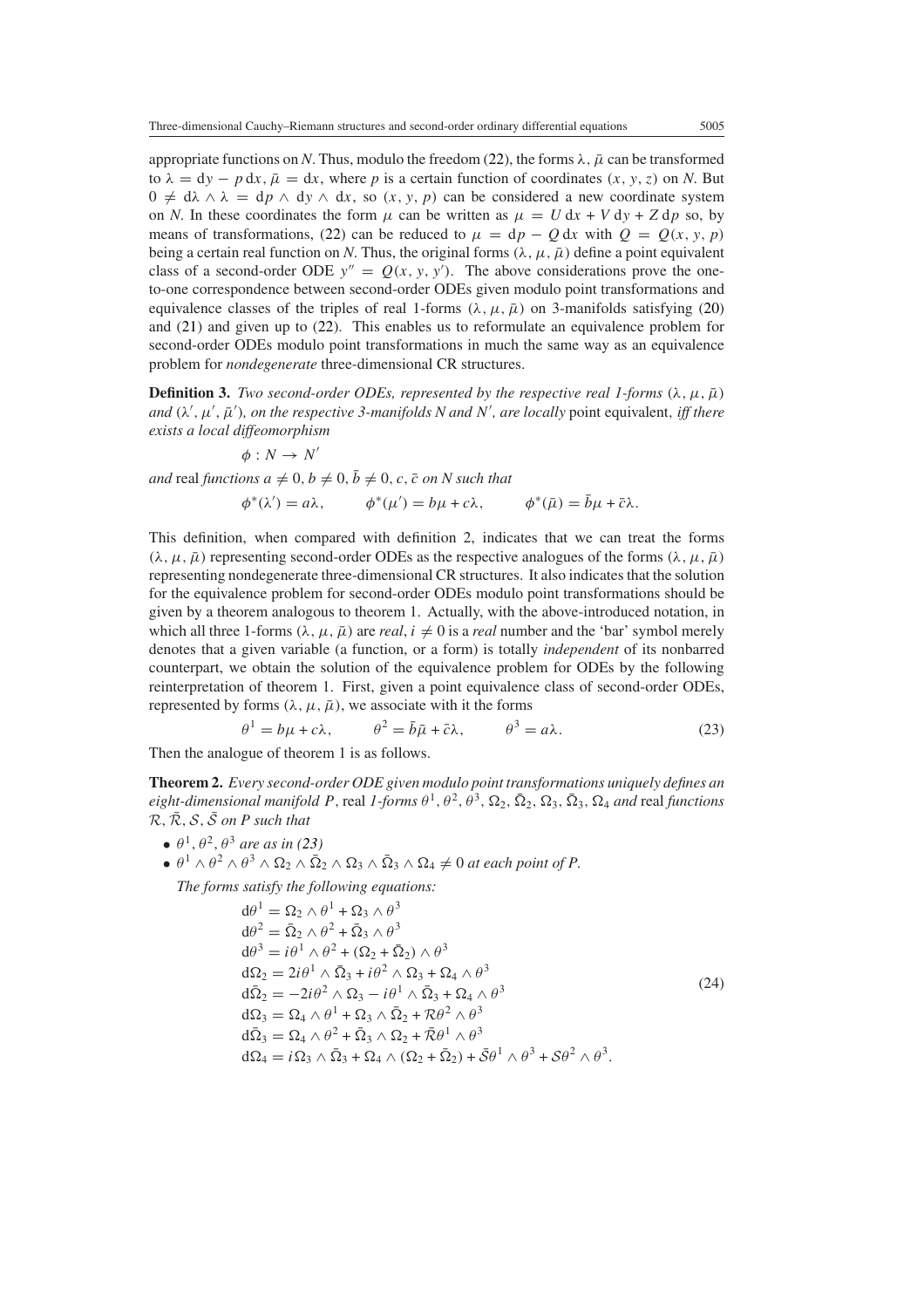*The functions*  $\mathcal{R}, \overline{\mathcal{R}}, \mathcal{S}, \overline{\mathcal{S}}$ *, satisfy in addition* 

$$
d\mathcal{R} = -\mathcal{R}(\Omega_2 + 3\bar{\Omega}_2) - S\theta^1 + \mathcal{R}_2\theta^2 + \mathcal{R}_3\theta^3
$$
  
\n
$$
d\bar{\mathcal{R}} = -\bar{\mathcal{R}}(\bar{\Omega}_2 + 3\Omega_2) - \bar{S}\theta^2 + \bar{\mathcal{R}}_2\theta^1 + \bar{\mathcal{R}}_3\theta^3
$$
\n(25)

*and*

$$
dS = -S(2\Omega_2 + 3\overline{\Omega}_2) - iR\overline{\Omega}_3 + S_1\theta^1 + S_2\theta^2 + S_3\theta^3
$$
  

$$
d\overline{S} = -\overline{S}(2\overline{\Omega}_2 + 3\Omega_2) + iR\overline{\Omega}_3 + \overline{S}_2\theta^1 + S_1\theta^2 + \overline{S}_3\theta^3,
$$

*with appropriate functions*  $\mathcal{R}_2$ ,  $\bar{\mathcal{R}}_2$ ,  $\mathcal{R}_3$ ,  $\bar{\mathcal{R}}_3$ ,  $\mathcal{S}_1$ ,  $\bar{\mathcal{S}}_1$ ,  $\mathcal{S}_2$ ,  $\bar{\mathcal{S}}_3$ ,  $\bar{\mathcal{S}}_3$ . *The function*  $S_1$  *satisfies* 

$$
S_1 = \bar{S}_1. \tag{26}
$$

Given an equation  $y'' = Q(x, y, y')$  and the standard coordinate system  $(x, y, p)$  on  $N = J<sup>1</sup>$ , we introduce the vector field

$$
D = \partial_x + p \partial_y + Q \partial_p, \qquad Q = Q(x, y, p).
$$

The coordinates  $(x, y, p)$  can be extended to a coordinate system  $(x, y, p, \rho, \phi, \gamma, \bar{\gamma}, r)$  on *P* in which the forms and functions of the above theorem can be written as follows:

<span id="page-11-0"></span>
$$
\lambda = -i(\mathrm{d}y - p \,\mathrm{d}x), \qquad \mu = \mathrm{d}p - Q \,\mathrm{d}x, \qquad \bar{\mu} = \mathrm{d}x \n\theta^1 = \rho \,\mathrm{e}^{\mathrm{i}\phi}(\mu + \gamma \lambda), \qquad \theta^2 = \rho \,\mathrm{e}^{-\mathrm{i}\phi}(\bar{\mu} + \bar{\gamma}\lambda), \qquad \theta^3 = \rho^2 \lambda
$$
\n(27)

<span id="page-11-1"></span>
$$
\Omega_{2} = i d\phi + \frac{d\rho}{\rho} + \frac{1}{4i\rho^{2}} [6\gamma \bar{\gamma} i^{2} - 6\bar{\gamma} i Q_{p} - Q_{pp} - 4 i r\rho] \theta^{3} - \frac{2 i \bar{\gamma}}{\rho} e^{-i\phi} \theta^{1}
$$
\n
$$
- \frac{e^{i\phi}}{\rho} (i\gamma - Q_{p}) \theta^{2}
$$
\n
$$
\bar{\Omega}_{2} = -i d\phi + \frac{d\rho}{\rho} - \frac{1}{4i\rho^{2}} [6\gamma \bar{\gamma} i^{2} - 2\bar{\gamma} i Q_{p} - Q_{pp} + 4 i r\rho] \theta^{3}
$$
\n
$$
+ \frac{i \bar{\gamma}}{\rho} e^{-i\phi} \theta^{1} + \frac{e^{i\phi}}{\rho} (2 i \gamma - Q_{p}) \theta^{2}
$$
\n
$$
\Omega_{3} = \frac{e^{i\phi}}{\rho} \Big[ d\gamma - \frac{1}{6i^{2}\rho^{2}} (D Q_{pp} + 6\gamma^{2} \bar{\gamma} i^{3} - 6\gamma \bar{\gamma} i^{2} Q_{p} - 3\gamma i Q_{pp} - 4 Q_{py} - 6\bar{\gamma} i Q_{y}) \theta^{3}
$$
\n
$$
+ \frac{e^{-i\phi}}{4i\rho} (2\gamma \bar{\gamma} i^{2} - 2\bar{\gamma} i Q_{p} - Q_{pp} - 4 i r\rho) \theta^{1} + \frac{e^{i\phi}}{i\rho} (\gamma^{2} i^{2} - \gamma i Q_{p} - Q_{y}) \theta^{2} \Big]
$$
\n
$$
\bar{\Omega}_{3} = \frac{e^{-i\phi}}{\rho} \Big[ d\bar{\gamma} + \frac{1}{6i^{2}\rho^{2}} (6\gamma \bar{\gamma}^{2} i^{3} - 6\bar{\gamma}^{2} i^{2} Q_{p} - 3\bar{\gamma} i Q_{pp} - Q_{ppp}) \theta^{3} - \frac{e^{-i\phi}}{\rho} \bar{\gamma}^{2} i \theta^{1}
$$
\n
$$
- \frac{e^{i\phi}}{4i\rho} (2\gamma \bar{\gamma} i^{2} - 2\bar{\gamma} i Q_{p} - Q_{pp} + 4 i r\rho) \theta^{2} \Big]
$$
\n
$$
\Omega_{4} = -\frac{i}{2\rho^{2}}
$$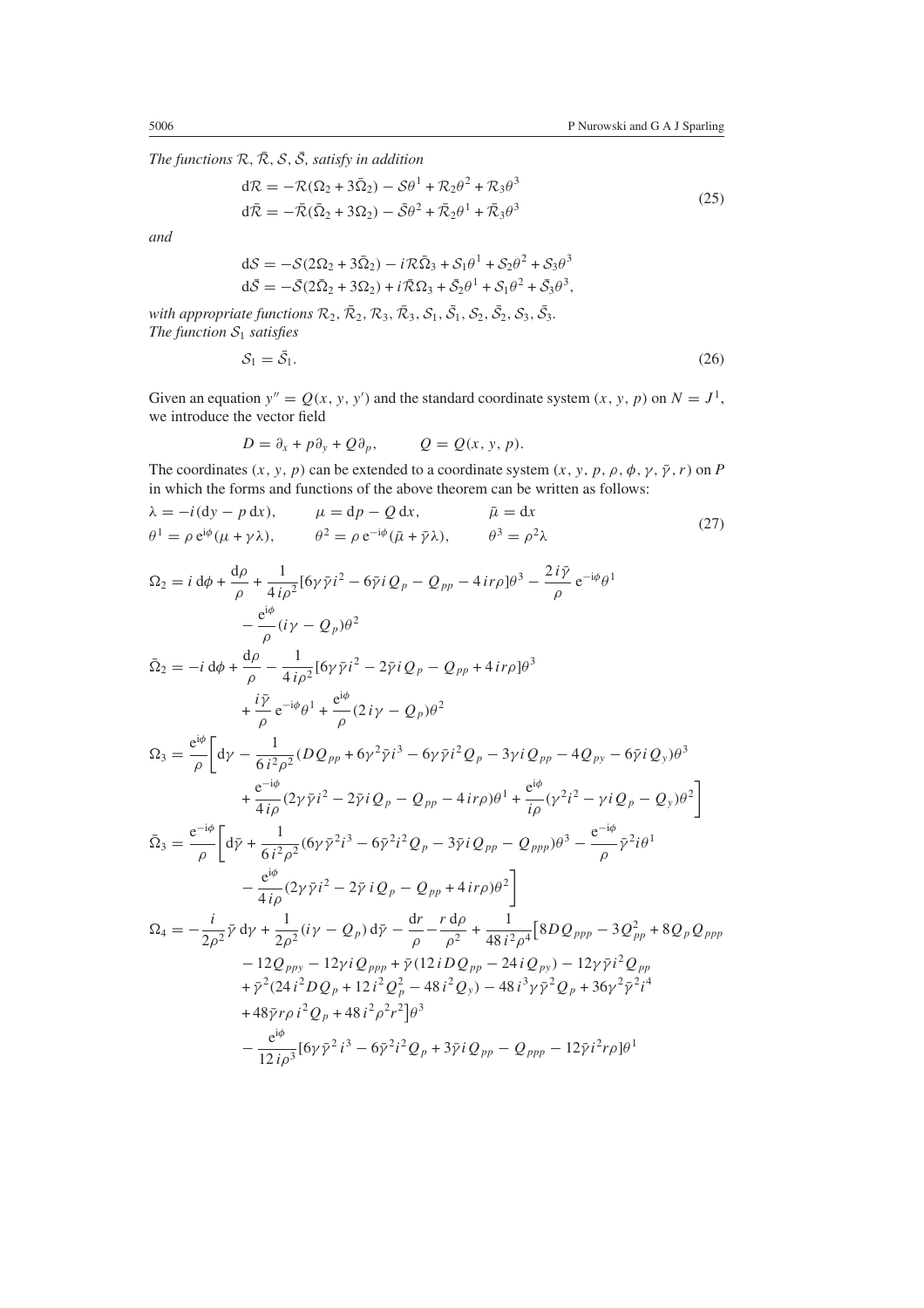Three-dimensional Cauchy–Riemann structures and second-order ordinary differential equations 5007

$$
-\frac{e^{i\phi}}{12 i \rho^3} [DQ_{pp} - 4Q_{py} - 3 i\gamma Q_{pp} + 6 i \bar{\gamma} (DQ_p - 2Q_y) - 6 i^2 \gamma \bar{\gamma} Q_p + 6 \gamma^2 \bar{\gamma} i^3 + 12 \gamma i^2 r \rho ]\theta^2, \mathcal{R} = -\frac{e^{2 i\phi}}{6 i^2 \rho^4} w_1, \qquad \mathcal{S} = -\frac{e^{i\phi}}{3 i^2 \rho^5} [\partial_p w_1 + i \bar{\gamma} w_1],
$$
\n(28)

<span id="page-12-0"></span>
$$
\bar{\mathcal{R}} = -\frac{e^{-2i\phi}}{6\,i^2\rho^4}w_2, \qquad \bar{\mathcal{S}} = -\frac{e^{-i\phi}}{3\,i^2\rho^5}[Dw_2 + (2Q_p - i\gamma)w_2],\tag{29}
$$

where we have introduced functions

$$
w_1 = D^2 Q_{pp} - 4D Q_{py} - D Q_{pp} Q_p + 4Q_p Q_{py} - 3Q_{pp} Q_y + 6Q_{yy}
$$

and

$$
w_2=Q_{pppp},
$$

which are the relative point invariants of the ODE.

Similarly as in the CR case, theorem 2 can be reinterpreted in terms of the language of Cartan connections. It follows that the manifold *P* of theorem 2 is a Cartan bundle  $H \to P \to J^1$ , with *H* being a five-dimensional parabolic subgroup of  $SL(3, \mathbb{R})$  group. The forms  $\theta^1$ ,  $\theta^2$ ,  $\theta^3$ ,  $\Omega_2$ ,  $\overline{\Omega}_2$ ,  $\Omega_3$ ,  $\overline{\Omega}_3$ ,  $\Omega_4$  of the theorem can be collected into a matrix of 1-forms

$$
\omega = \begin{pmatrix} \frac{1}{3} (2\Omega_2 + \bar{\Omega}_2) & i\bar{\Omega}_3 & -\frac{1}{2}\Omega_4 \\ \theta^1 & \frac{1}{3} (\bar{\Omega}_2 - \Omega_2) & -\frac{1}{2}\Omega_3 \\ 2\theta^3 & 2i\theta^2 & -\frac{1}{3} (2\bar{\Omega}_2 + \Omega_2), \end{pmatrix},
$$

which is now an  $sl(3, \mathbb{R})$ -valued Cartan connection on *P* (all the variables are real!). It follows from equations [\(24\)](#page-10-1) that the curvature of these connections is

$$
\Omega = d\omega + \omega \wedge \omega = \begin{pmatrix} 0 & i\overline{\mathcal{R}}\theta^1 \wedge \theta^3 & -\frac{1}{2}\overline{\mathcal{S}}\theta^1 \wedge \theta^3 - \frac{1}{2}\mathcal{S}\theta^2 \wedge \theta^3 \\ 0 & 0 & -\frac{1}{2}\mathcal{R}\theta^2 \wedge \theta^3 \\ 0 & 0 & 0 \end{pmatrix}.
$$

It yields all invariant information about the corresponding point equivalent class of secondorder ODEs. In particular, the ODEs corresponding to flat  $(R = 0, \overline{R} = 0, \mathcal{S} = 0, \overline{S} = 0)$ connections are given by the conditions

$$
w_1=0, \qquad w_2=0.
$$

They are all point equivalent to the flat equation  $y'' = 0$ . We remark that the vanishing of  $\mathcal R$  implies vanishing of  $\mathcal S$ . Each of these two conditions is a point-invariant property of the corresponding ODE. However, the other pair of point-invariant conditions  $\bar{\mathcal{R}} = 0, \bar{\mathcal{S}} = 0$  is totally independent. This is the significant difference between the behaviour of CR structures and second-order ODEs. Indeed, in the classification of nondegenerate three-dimensional CR structures, there are only two major branches: either  $R = 0$  (in which case the CR structure is locally equivalent to  $S^3 \subset \mathbb{C}^2$ ) or  $\mathcal{R} \neq 0$ . In the ODE case  $\mathcal R$  and  $\bar{\mathcal{R}}$  are unrelated and we have four main branches, corresponding to (i)  $R = 0$ ,  $\bar{R} = 0$ , (ii)  $R = 0$ ,  $\bar{R} \neq 0$  (ii')  $R \neq 0$ ,  $\bar{R} = 0$ and (iii)  $\mathcal{R} \neq 0$ ,  $\bar{\mathcal{R}} \neq 0$ . It follows that branches (ii) and (ii') are, in a sense, dual to each other. To explain this duality, we need to introduce the Fefferman metric associated with an ODE.

The system [\(24\)](#page-10-1) defining the invariant forms of theorem 2 has all the qualitative properties of system [\(4\)](#page-5-0) of theorem 1. Thus, introducing the basis  $X_1, X_2, X_3, Y_2, \overline{Y}_2, Y_3, \overline{Y}_3, Y_4$  of vector fields, the respective dual of forms  $\theta^1$ ,  $\theta^2$ ,  $\theta^3$ ,  $\Omega_2$ ,  $\overline{\Omega}_2$ ,  $\Omega_3$ ,  $\overline{\Omega}_3$ ,  $\Omega_4$ , we see that the distribution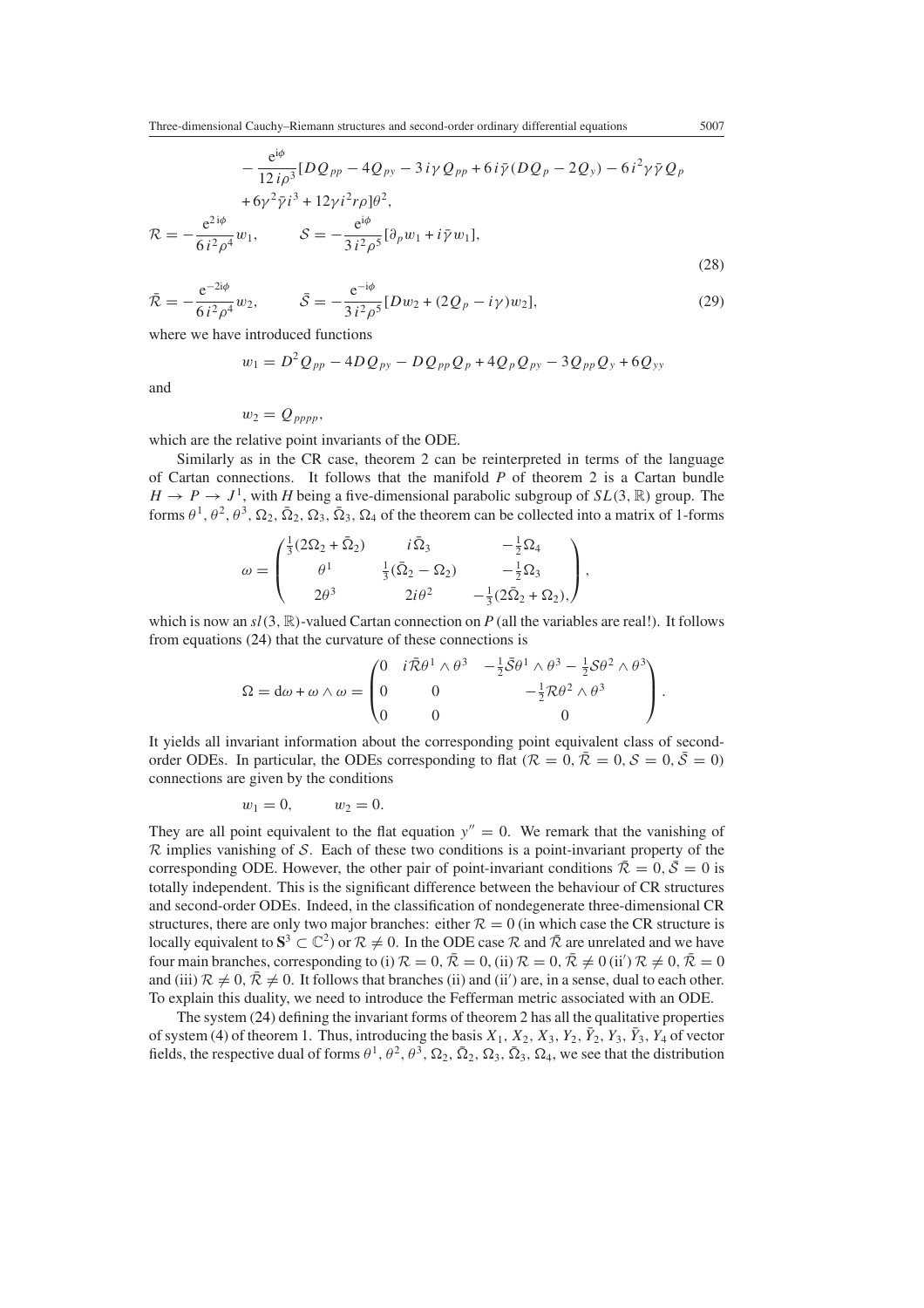spanned by the four vector fields  $Z_I = (Y_2 + \bar{Y}_2, Y_3, \bar{Y}_3, Y_4)$  is integrable. Moreover, the bilinear form

$$
G = 2\theta^1\theta^2 + \frac{2}{3i}\theta^3(\Omega_2 - \bar{\Omega}_2),
$$

which now has signature  $(+ + -0000)$ , has all  $Z<sub>I</sub>$  as degenerate directions. This, when compared with the fact that  $G$  is preserved up to a scale during the Lie transport along  $Z_I$ , shows that the four-dimensional space  $P/\sim$  of leaves of the distribution spanned by  $Z_I$  is naturally equipped with the conformal class of split signature metrics  $[g_F]$ , the class to which the bilinear form *G* naturally descends. We call the metrics

$$
g_F = 2\theta^1\theta^2 + \frac{2}{3i}\theta^3(\Omega_2 - \bar{\Omega}_2)
$$
\n(30)

on *P /*∼ the Fefferman metrics associated with a point equivalence class of a second-order ODE  $y'' = Q(x, y, y)$ .

The metrics  $g_F$ , when written in coordinates  $(x, y, p, \rho, \phi, \gamma, \bar{\gamma}, r)$  on *P*, read

<span id="page-13-2"></span>
$$
g_F = 2\rho^2 \left[ (\mathrm{d}p - Q \, \mathrm{d}x) \, \mathrm{d}x - (\mathrm{d}y - p \, \mathrm{d}x) \left( \frac{2}{3} \, i \, \mathrm{d}\phi + \frac{2}{3} \, Q_p \, \mathrm{d}x + \frac{1}{6} \, Q_{pp} (\mathrm{d}y - p \, \mathrm{d}x) \right) \right]. \tag{31}
$$

This enables us to (locally) identify the space parametrized by  $(x, y, p, \phi)$  with  $P / \sim$  and the space parametrized by  $(x, y, p, \phi, \rho)$  with the space of all Fefferman metrics associated with a given  $y'' = Q(x, y, y')$ .

**Proposition 1.** *The Fefferman conformal class of metrics* [ $g_F$ ] *associated with a point equivalent class of ODEs has the following properties.*

- *Each*  $g_F$  *has signature*  $(+ + -)$ *.*
- The Weyl tensor of each  $g_F$  has both self-dual and anti-self-dual parts of Petrov type N. *The self-dual part <sup>C</sup>*<sup>+</sup> *is proportional to* <sup>R</sup> *and the anti-self-dual part <sup>C</sup>*<sup>−</sup> *is proportional to*  $\bar{\mathcal{R}}$ *.*
- *gF satisfies the Baston–Mason conditions [\(12\)](#page-8-0) if and only if the corresponding point equivalent class of equations satisfies either*  $R = 0$  *or*  $\overline{R} = 0$ *.*

<span id="page-13-0"></span>The first two statements of the above proposition are obvious in view of formulae [\(9\)](#page-7-0) and [\(11\)](#page-7-1). To prove the last statement, we calculate the Baston–Mason conditions [\(12\)](#page-8-0) in coordinates  $(x, y, p, \phi)$ . A short calculation and the identity

$$
w_{1pp} = (D^2 + 3Q_p D + 2DQ_p + 2Q_p^2 - Q_y)w_2
$$
\n(32)

<span id="page-13-1"></span>show that these conditions are equivalent to

$$
(i') \t w_{1pp} = 0 \t and \t (ii') \t w_1 w_2 = 0,
$$
\t(33)

where (i') corresponds to the vanishing of the Yang-Mills current of the Cartan normal conformal connection  $\tilde{\omega}$  associated with *g<sub>F</sub>* via [\(9\)](#page-7-0) and (ii') corresponds to the Baston–Mason condition (ii) of [\(12\)](#page-8-0). Comparison of [\(32\)](#page-13-0) and [\(33\)](#page-13-1) proves that the necessary and sufficient condition for [\(12\)](#page-8-0) is  $w_1 = 0$  or  $w_2 = 0$ . This in particular means that such metrics must be either self-dual or anti-self-dual.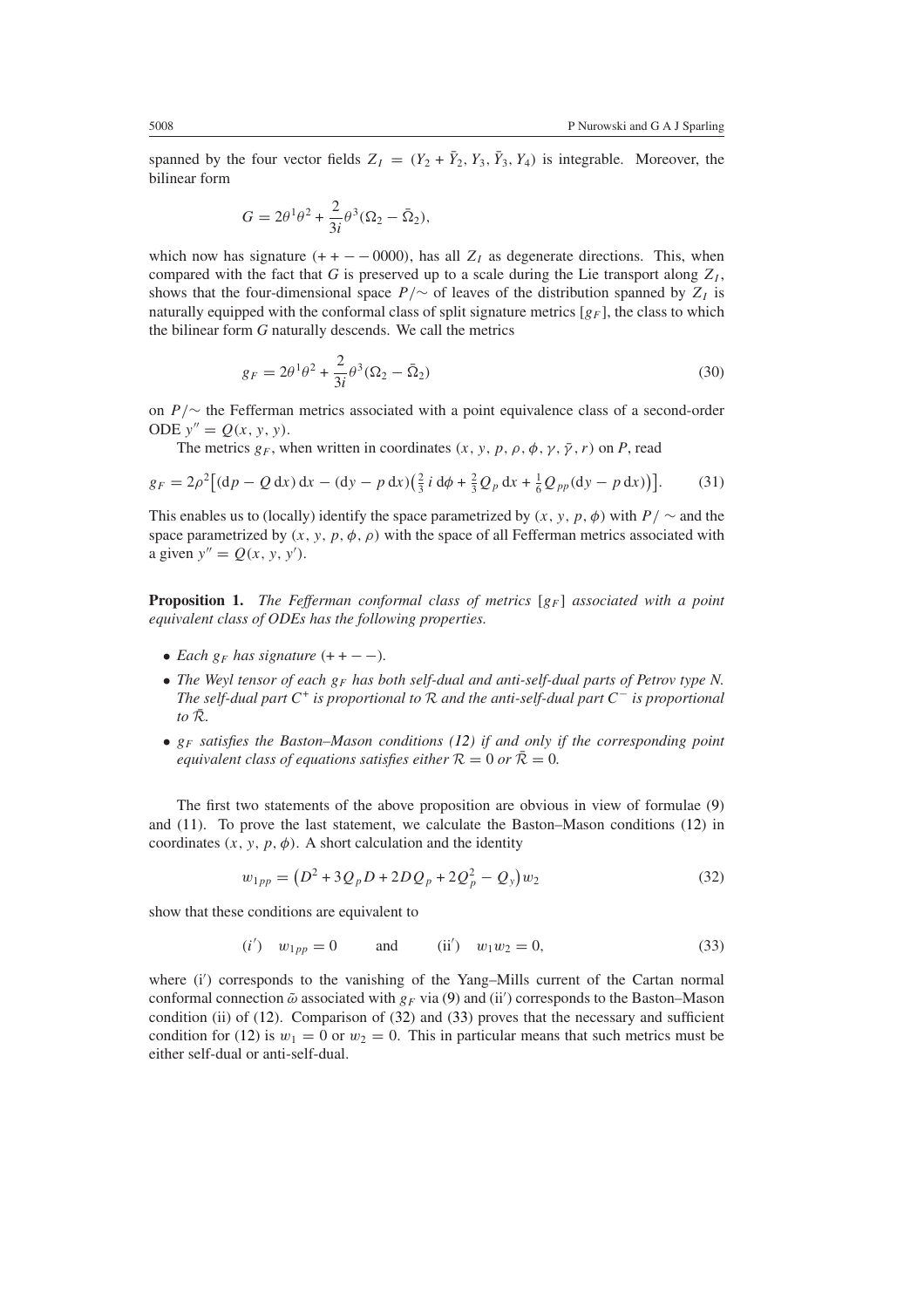**Remark.** Note that one of the principal null directions of  $g_F$ , generated by the vector field  $k = \partial_{\phi}$ , is a conformal Killing vector field for  $g_F$ . It generates a congruence of null shear-free and twisting geodesics on *P /*∼. This statement, together with the above proposition 1, totally characterizes the Fefferman metrics  $g_F$  [35].

Since metrics  $g_F$  are algebraically special (of type  $N \times N'$  or its specializations), the Baston– Mason conditions [\(12\)](#page-8-0) are not sufficient to guarantee the conformal Einstein property for them. All the Fefferman metrics which are conformal to Einstein metrics are given in the appendix.

It is very easy to determine all classes of second-order ODEs corresponding to the selfdual Fefferman metrics. These are all equations for which  $w_2 = 0$ , i.e. all the equations of the form

$$
y'' = A_0(x, y) + A_1(x, y)y' + A_2(x, y)(y')^2 + A_3(x, y)(y')^3,
$$

for which the function *Q* is an arbitrary polynomial of the third order in the variable *p*. Finding classes of equations corresponding to the anti-self-dual metrics is more difficult but, surprisingly, possible, due to another notion of duality: the duality of second-order ODEs.

<span id="page-14-0"></span>Given a second-order ODE of the form

$$
\frac{d^2y}{dx^2} = Q\left(x, y, \frac{dy}{dx}\right),\tag{34}
$$

consider its general solution  $y = y(x, X, Y)$ , where *X*, *Y* are constants of integration. In the space  $\mathbb{R}^2 \times \mathbb{R}^2$  parametrized by  $(x, y, X, Y)$ , this solution can be considered a threedimensional hypersurface

$$
N = \{(x, y, X, Y) \in \mathbb{R}^2 \times \mathbb{R}^2 \mid G(x, y, X, Y) = y - y(x, X, Y) = 0\}.
$$

Assuming that  $G(x, y, X, Y) = 0$  can be solved with respect to *Y*, one gets a function  $Y = Y(X, x, y)$ . Treating *x* and *y* as constant parameters, we can eliminate them by double differentiation of *Y* with respect to *X*. This means that  $Y = Y(X, x, y)$  can be considered a solution to a second-order ODE

$$
\frac{d^2Y}{dX^2} = q\left(X, Y, \frac{dY}{dX}\right). \tag{35}
$$

<span id="page-14-1"></span>In passing from [\(34\)](#page-14-0) to [\(35\)](#page-14-1) we have chosen *X* to be an independent variable and *Y* to be the dependent one. But other choices are possible. In general, we could have chosen two independent functions  $\xi = \xi(X, Y)$  and  $\zeta = \zeta(X, Y)$  and have treated  $\xi$  and  $\zeta$  as independent and dependent variables, respectively. Then, after double differentiation with respect to *ξ* , which eliminates the parameters  $(x, y)$ , we would see that the function  $\zeta$  also satisfied a second-order ODE, which would be quite different from [\(35\)](#page-14-1). It is, however, obvious that this other second-order ODE would be in the same point equivalence class as [\(35\)](#page-14-1). Thus, given a point equivalence class of ODEs generated by [\(34\)](#page-14-0), there is a uniquely defined equivalence class of ODEs [\(35\)](#page-14-1) associated with it. The class [\(35\)](#page-14-1) is called a class of the *dual* equations to the equations from the class [\(34\)](#page-14-0). The following example shows the usefulness of this concept.

<span id="page-14-2"></span>**Example.** The relative invariants  $w_1$  and  $w_2$  calculated for the second-order ODE

$$
y'' = \frac{a}{y^3},\tag{36}
$$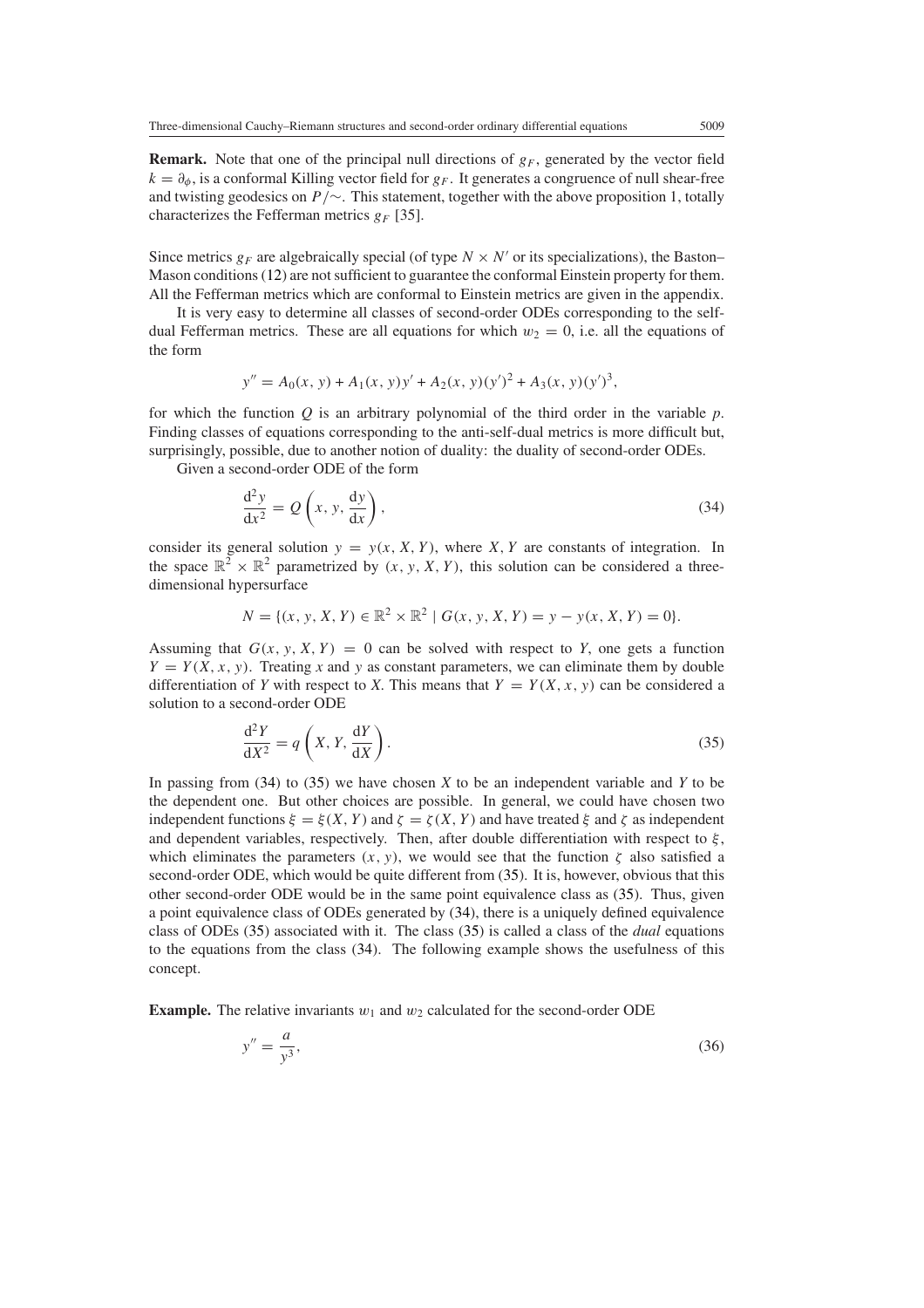where  $a \neq 0$  is a real constant, read

$$
w_1 = \frac{72a}{y^5} \qquad \text{and} \qquad w_2 = 0.
$$

<span id="page-15-1"></span>Therefore the Fefferman metrics

$$
g_F = 2\rho^2 \left[ \left( \mathrm{d}p - \frac{a}{y^3} \, \mathrm{d}x \right) \, \mathrm{d}x - \frac{2}{3} \, i \left( \mathrm{d}y - p \, \mathrm{d}x \right) \mathrm{d}\phi \right] \tag{37}
$$

associated with the point equivalent class of ODEs generated by [\(36\)](#page-14-2) are self-dual but not conformally flat<sup>6</sup>.

<span id="page-15-0"></span>The general solution  $y = y(x, X, Y)$  of [\(36\)](#page-14-2) depends on two arbitrary constants of integration  $(X, Y)$  and satisfies

$$
y^2 = Y(x - X)^2 + \frac{a}{Y}.
$$
\n(38)

This generates a hypersurface

$$
N = \left\{ (x, y, X, Y) \in \mathbb{R}^2 \times \mathbb{R}^2 \mid y^2 = \frac{a}{Y} + Y(x - X)^2 \right\}
$$

in  $\mathbb{R}^2 \times \mathbb{R}^2$ . Now, we will treat equation [\(38\)](#page-15-0) as an equation for a function  $Y = Y(X, x, y)$  of an independent variable *X* and parametrized by *x* and *y*. Differentiating [\(38\)](#page-15-0) with respect to *X* and keeping *x* and *y* constants, we get

$$
0 = Y'(x - X)^2 - 2Y(x - X) - a\frac{Y'}{Y^2}.
$$

Solving for *x* and differentiating once more with respect to *X*, we find that  $Y = Y(X)$  satisfies the second-order ODE

$$
Y'' = -\frac{-Y^4Y'^2 + aY'^4 - 2Y^2Y'^2\sqrt{Y^4 + aY'^2}}{Y^5 + Y^3\sqrt{Y^4 + aY'^2}}.
$$

This is an equation which generates the point equivalence class of equations dual to [\(36\)](#page-14-2). This equation has  $w_2 \neq 0$  for each  $a \neq 0$ . A direct (but lengthy!) calculation shows that

$$
q = q(X, Y, P) = -\frac{-Y^4 P^2 + aP^4 - 2Y^2 P^2 \sqrt{Y^4 + aP^2}}{Y^5 + Y^3 \sqrt{Y^4 + aP^2}}
$$

has  $w_1 = 0$ . This is a general fact known already to Cartan [4]. More formally, we have the following proposition.

**Proposition 2.** *The point equivalence class of dual ODEs to a point equivalence class of* second-order ODEs for which  $w_2 = 0$  and  $w_1 \neq 0$  has  $w_2 \neq 0$  and  $w_1 = 0$ .

We have already noted (in the above example) that this proposition enables one to find nontrivial solutions to a quite complicated differential equation  $w_1 = 0$ . Note also that applying the proposition one can obtain quite nontrivial anti-self-dual metrics from rather dull ones (calculate the Fefferman metrics for *q* of the example, and compare it with [\(37\)](#page-15-1)). Finally, note that it follows from the proposition that in the classification scheme of the second-order ODEs modulo point transformations, the classification of the  $w_1 = 0$  and  $w_2 \neq 0$  case can be obtained from the classification of the simpler  $w_2 = 0$  and  $w_1 \neq 0$  case.

<sup>6</sup> These are actually the Sparling–Tod metrics well known in twistor theory [36].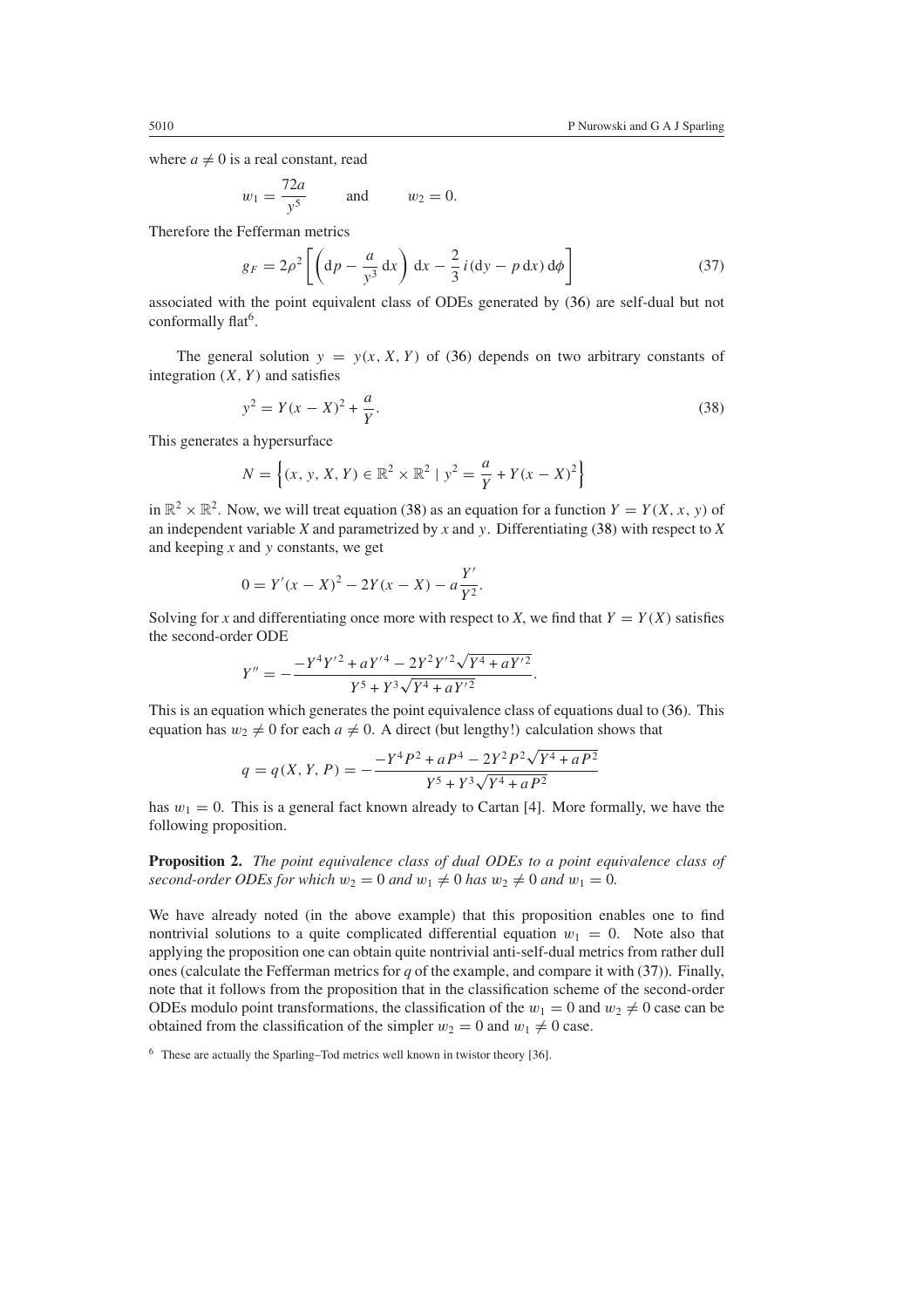In [4] proposition 2 is only briefly mentioned<sup>7</sup>. It could be proved by the following line of argument.

The switch between the dual equations  $y'' = Q(x, y, y')$  and  $Y'' = q(X, Y, Y')$  essentially means the switch between the contact forms  $\omega^2 = dp - Q dx$  and  $\omega^3 = dx$ . To see this consider the general solution  $y = y(x, X, Y)$  of the original equation. Now, pass from the canonical coordinates  $(x, y, p)$  on the first jet bundle  $J<sup>1</sup>$  to the new coordinates  $(s, X, Y)$ defined via

 $x = s$ ,  $y = y(s, X, Y)$  and  $p = y_s(s, X, Y)$ .

In these new coordinates the contact forms

$$
\omega^1 = dy - p dx, \qquad \omega^2 = dp - Q dx, \qquad \omega^3 = dx
$$

associated with the original equation are given by

$$
\omega^1 = y_X dX + y_Y dY, \qquad \omega^2 = y_{sX} dX + y_{sY} dY, \qquad \omega^3 = ds.
$$

Thus in the point equivalence class of the forms  $\omega^1$  and  $\omega^2$ , there are forms

$$
\omega^1 = dY + \frac{y_X}{y_Y} dX
$$
 and  $\omega^2 = dX$ .

Moreover, the condition  $0 \neq d\omega^1 \wedge \omega^1 = d(\frac{y_X}{y_Y}) \wedge dX \wedge dY$  implies that the three functions

X, Y and 
$$
P = -\frac{y_X}{y_Y}
$$

constitute a coordinate system on  $J<sup>1</sup>$ . Therefore, *s* must be a function of these three variables:  $s = s(X, Y, P)$ . This means that in the equivalence class of the form

$$
\omega^3 = ds = s_X dX + s_Y dY + s_P dP,
$$

there is  $\omega^3$  which can be written as

$$
\omega^3 = dP - q(X, Y, P) dX, \qquad \text{where} \qquad q = -\frac{s_X + s_Y P}{s_P}.
$$

Summarizing, we are able to introduce a coordinate system  $(X, Y, P)$  on the first jet bundle  $J<sup>1</sup>$ in which the point equivalence class of the contact forms associated with the original equation  $y'' = Q(x, y, y')$  can be written as

$$
\omega^1 = dY - P dX, \qquad \omega^2 = dX, \qquad \omega^3 = dP - q(X, Y, P) dX.
$$

But this enables us to interpret the *(X, Y,P)* coordinates as canonical coordinates for the first jet bundle associated with the contact forms

$$
\omega^1 = dY - P dX, \qquad \omega^3 = dP - q(X, Y, P) dX, \qquad \omega^2 = dX
$$

of the differential equation  $Y'' = q(X, Y, Y')$ . Because of the original definitions of X and *Y*, this is clearly the dual equation to  $y'' = Q(x, y, y')$ . Note that this interpretation requires the switch between the forms  $\omega^2$  and  $\omega^3$ . Note also that this switch is compatible with transformations [\(18\)](#page-9-5) which treat  $\omega^2$  and  $\omega^3$  on an equal footing mixing each of them with  $\omega^1$ only.

$$
I_1 = (w_1 w_2)^{1/4} \omega^1, \qquad I_2 = (w_1 w_2)^{1/2} \omega^1 \wedge \omega^2 \wedge \omega^3
$$
  
\n
$$
I_3 = w_1^{1/8} w_2^{5/8} \omega^1 \wedge \omega^2, \qquad I_4 = w_1^{5/8} w_2^{1/8} \omega^1 \wedge \omega^3.
$$

<sup>7</sup> For an inexperienced reader, it is rather difficult to find a trace of the proposition in the text of [4]. We are very grateful to Crampin [6] for clarifying this point to us. We also take this opportunity to present his understanding of the last paragraph of Cartan's paper [4]. Due to equations [\(27\)](#page-11-0), [\(28\)](#page-11-1) and [\(29\)](#page-12-0), which represent the transformation properties of the forms  $(\omega^1, \omega^2, \omega^3)$  and the relative invariants  $w_1$  and  $w_2$ , if both  $w_1$  and  $w_2$  are nonvanishing, the following forms are (modulo sign) well defined on  $J^1$ :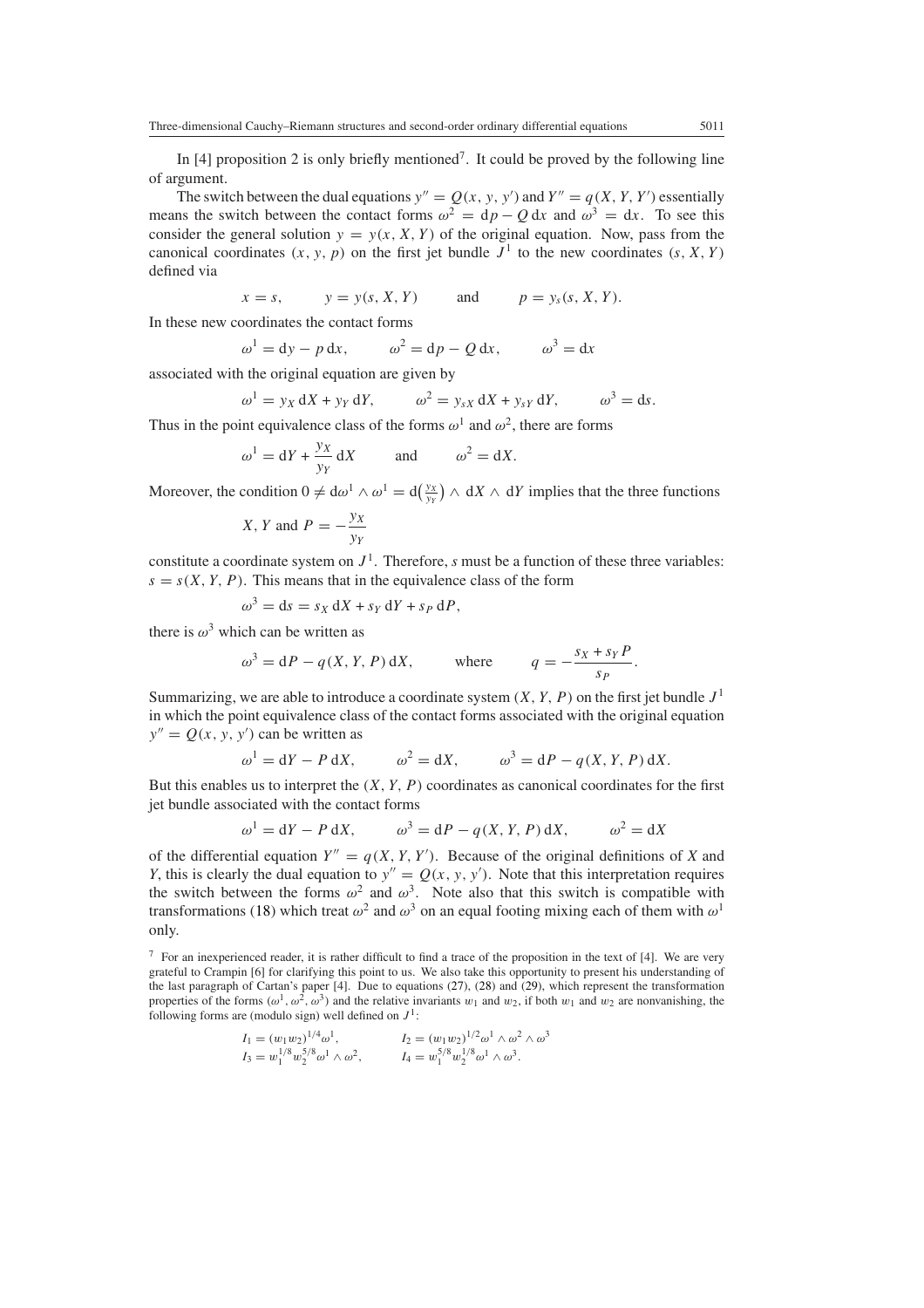Once the switch between  $y'' = Q(x, y, y')$  and  $Y'' = q(X, Y, Y')$  is understood from the point of view of the switch between  $\omega^2$  and  $\omega^3$ , it is easy to see that the passage from a differential equation to its dual changes the role of the invariants  $w_1$  and  $w_2$ . Indeed, looking at the curvature  $\Omega$  of the Cartan connection  $\omega$  associated with the equation  $y'' = Q(x, y, y')$ , we see that the invariant *w*<sub>1</sub> is associated with the  $\omega^3 \wedge \omega^1$  term and the invariant *w*<sub>2</sub> is associated with the  $\omega^2 \wedge \omega^1$  term. Thus, the switch between  $\omega^2$  and  $\omega^3$  caused by the switch between the equation and its dual amounts to the switch of  $w_1$  and  $w_2$ .

From the geometric point of view, the switch between the mutually dual secondorder ODEs can be understood as a transformation that interchanges two naturally defined congruences of lines on the jet bundle  $J^1$ . This bundle is naturally fibred over  $J^0$ —the plane parametrized by  $(x, y)$ . The fibres of  $J^1 \rightarrow J^0$  are one dimensional and, in the natural coordinates  $(x, y, p)$  on  $J<sup>1</sup>$ , can be specified by fixing *x* and *y*. They generate the first congruence of lines on  $J<sup>1</sup>$ . The other congruence is defined by the point equivalence class of the equation  $y'' = Q(x, y, y')$  in the following way. The equation  $y'' = Q(x, y, y')$ equips  $J^1$  with the total differential vector field  $X_{\bar{\mu}} = D$ . Any other equation from the point equivalence class of  $y'' = Q(x, y, y')$  defines the total differential that differs from *D* by a scaling functional factor. Thus the lines tangent to all of these total differentials are well defined on  $J<sup>1</sup>$  and generate the second natural congruence of lines. Each of the above congruences on  $J<sup>1</sup>$  defines a natural direction of vector fields tangent to them but, in the canonical coordinates  $(x, y, p)$  on  $J<sup>1</sup>$ , only the lines of the first congruence can be defined as lines tangent to a particularly simple vector field  $X_\mu = \partial_\rho$ . The passage from the equation to its dual changes the picture: it switches between  $X_\mu$  and  $X_{\bar{\mu}}$ , so that the jet bundle  $J^1$  is now interpreted as a bundle with one-dimensional fibres tangent to  $X_{\bar{\mu}} = \partial_P$ . The space of such fibres may then be identified with the plane parametrized by  $(X, Y)$  and the congruence tangent to  $X_{\mu}$  by the congruence tangent to the total differential of the dual equation.

## **4. Realification of a three-dimensional CR structure**

The analogy between three-dimensional CR structures and second-order ODEs described in the previous two sections can be used to associate a point equivalent class of second-order ODEs with a three-dimensional CR structure. This may introduce a new insight into general relativity, where the three-dimensional CR structures correspond [37, 39, 40] to congruences of shear-free and null geodesics in spacetimes<sup>8</sup>. In particular, the shear-free congruence of null geodesics associated with the celebrated Kerr spacetime can be interpreted in terms of a certain class of point equivalent second-order ODEs. In this section we provide a framework for this kind of consideration concentrating on three-dimensional CR structures that admit two-dimensional groups of local symmetries<sup>9</sup>.

A three-dimensional CR structure with two symmetries can be locally described by real coordinates  $(u, x, y)$  in which a representative of the forms from the class  $[(\lambda, \mu)]$  is given by

$$
\lambda = du + f(y) dx, \qquad \mu = dx + idy, \qquad \bar{\mu} = dx - idy.
$$
 (39)

<span id="page-17-0"></span>Here the function  $f = f(y)$  is real and  $i^2 = -1$ .

To pass from the above CR structures to the corresponding point equivalence class of second-order ODEs we require that the symbol *i* is a *nonvanishing real constant* so that the

<sup>8</sup> Such spacetimes, the Lorentzian four-dimensional manifolds admitting a null congruence of shear-free geodesics, are called *Robinson manifolds* [24, 41, 42] and are known to be the analogues of Hermitian manifolds of fourdimensional Riemannian geometry.

 $9\text{ Note that the Kerr congruence is in this class of examples [20].}$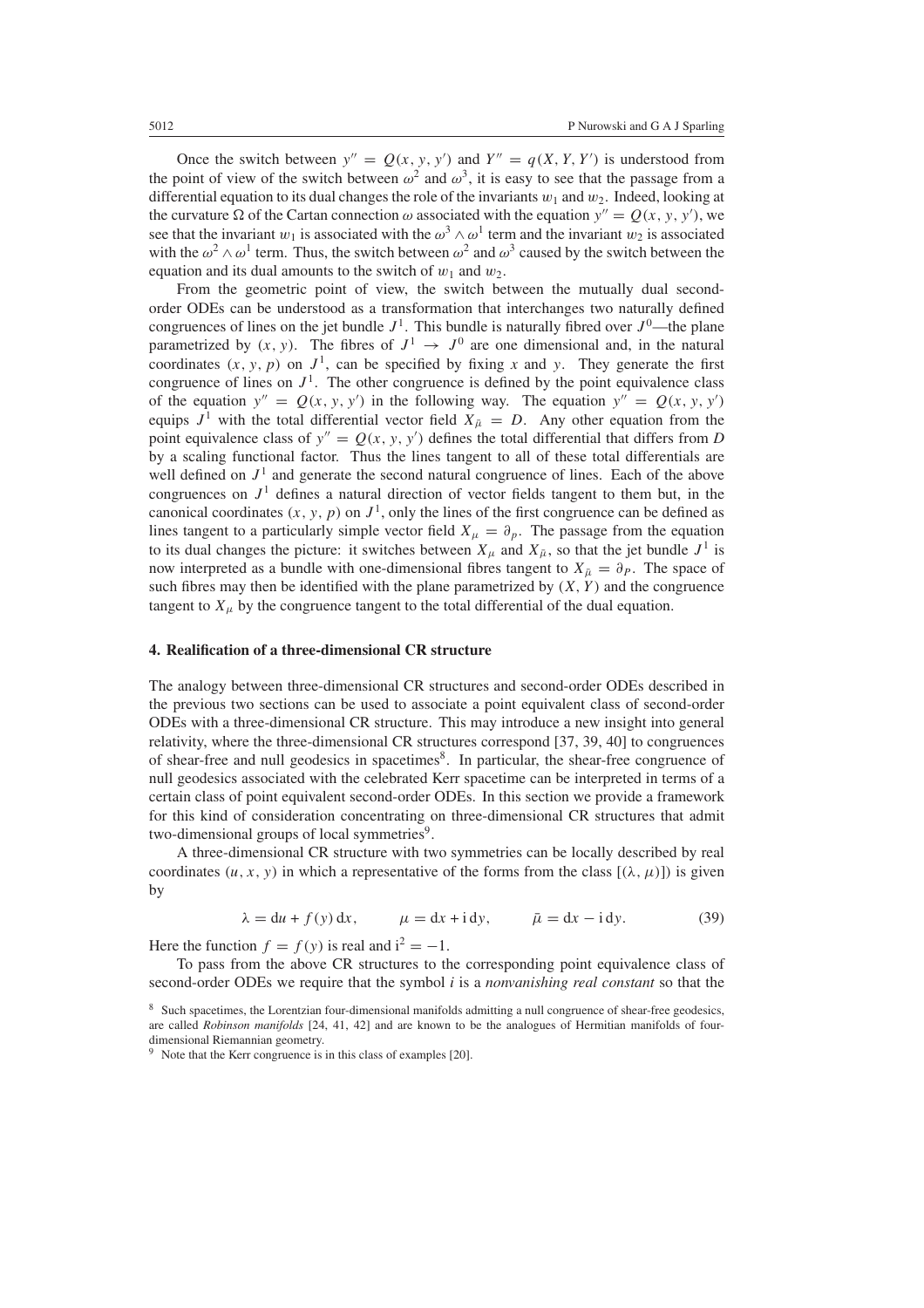forms [\(39\)](#page-17-0) become *real* and we can interpret them as the forms that via [\(22\)](#page-9-4) define a point equivalence class of second-order ODEs. To find a particular representative of on ODE in this class, we introduce new coordinates  $(\bar{u}, \bar{x}, \bar{y})$ , which are related to  $(u, x, y)$  by

$$
u = \bar{u}, \qquad y = \bar{y}, \qquad x = \bar{x} + i\bar{y}.
$$

Since *i* is now *real* and nonvanishing, this is a *real* transformation of the coordinates. It brings  $(\lambda, \mu, \bar{\mu})$  to the form

$$
\lambda = d\left(\bar{u} + i \int f(\bar{y}) d\bar{y}\right) + f(\bar{y}) d\bar{x}, \qquad \mu = d\bar{x} + 2i d\bar{y}, \qquad \bar{\mu} = d\bar{x}.
$$

After another coordinate transformation

$$
X = \bar{x}, \qquad Y = \bar{u} + i \int f(\bar{y}) d\bar{y}, \qquad P = -f(\bar{y})
$$

and an application of the chain rule, one sees that in the class [\(22\)](#page-9-4) of 1-forms  $(\lambda, \mu, \bar{\mu})$  there are forms

$$
\lambda = dY - P dX
$$
,  $\mu = dP - \frac{1}{2i} f'(y)|_{y=f^{-1}(-P)} dX$ ,  $\bar{\mu} = dX$ .

This means that the point equivalence classes of second-order ODEs associated with the CR structures generated by  $f = f(y)$  are represented by the equations of the form

$$
Y'' = \frac{1}{2i} f'(y)|_{y = f^{-1}(-Y')}.
$$

Consider, in particular, the family of CR structures which have three-dimensional symmetries of Bianchi type  $VI_k$  [23]. They are parametrized by the Bianchi type parameter  $k < 0$  and are represented by the function  $f = y^n$ , where  $n = n(k)$  is an appropriate [23] function of *k*. Then the point equivalent class of ODEs associated with each *n* is given by

$$
Y'' = \frac{n}{2i}(-Y')^{1-\frac{1}{n}}.\tag{40}
$$

<span id="page-18-0"></span>The application of the above results to the new understanding of the congruences of shearfree and null geodesics in spacetime and, in particular, to the Kerr congruence<sup>10</sup> may be of some use in general relativity theory. Here we focus on properties of Fefferman metrics associated with equations [\(40\)](#page-18-0). It is known [22] that the Fefferman metrics associated with the three-dimensional CR structures admitting three symmetries of Bianchi type corresponding to *n* = −3 satisfy the Bach equations. They are the only known *Lorentzian* metrics of twisting type *N* which satisfy the Bach equations and which are not conformal to Einstein metrics. Similarly, the Fefferman metrics for the equations point equivalent to equation [\(40\)](#page-18-0) with *n* = −3 provide an example of *split* signature metrics of type  $N \times N'$  which satisfy the Bach equations and which are never conformal to Einstein metrics. Explicitly, these metrics are conformal to

$$
g_F = 2(iP^{\frac{2}{3}} dP + \frac{3}{2}P^2 dX) dX - 2(dY - P dX) (\frac{2}{3}i^2 P^{\frac{2}{3}} d\Phi - \frac{1}{9} dY - \frac{11}{9}P dX).
$$

These metrics can be generalized by considering second-order ODEs point equivalent to

$$
y'' = h(y'),
$$

where  $h = h(p)$  is a sufficiently smooth real function. Then the Fefferman metrics associated with such equations are given by

<span id="page-18-1"></span>
$$
g_F = 2\rho^2 \left[ (\mathrm{d}p - h \, \mathrm{d}x) \, \mathrm{d}x - (\mathrm{d}y - p \, \mathrm{d}x) \left( \frac{2}{3}i \, \mathrm{d}\phi + \frac{2}{3}h' \, \mathrm{d}x + \frac{1}{6}h''(\mathrm{d}y - p \, \mathrm{d}x) \right) \right]. \tag{41}
$$
\nThe invariants  $w_1$  and  $w_2$  for these metrics are

$$
w_1 = h^2 h''''', \qquad w_2 = h''''',
$$

<sup>10</sup> This congruence may be represented by  $f = \frac{1}{\cosh^2(y)}$  [20].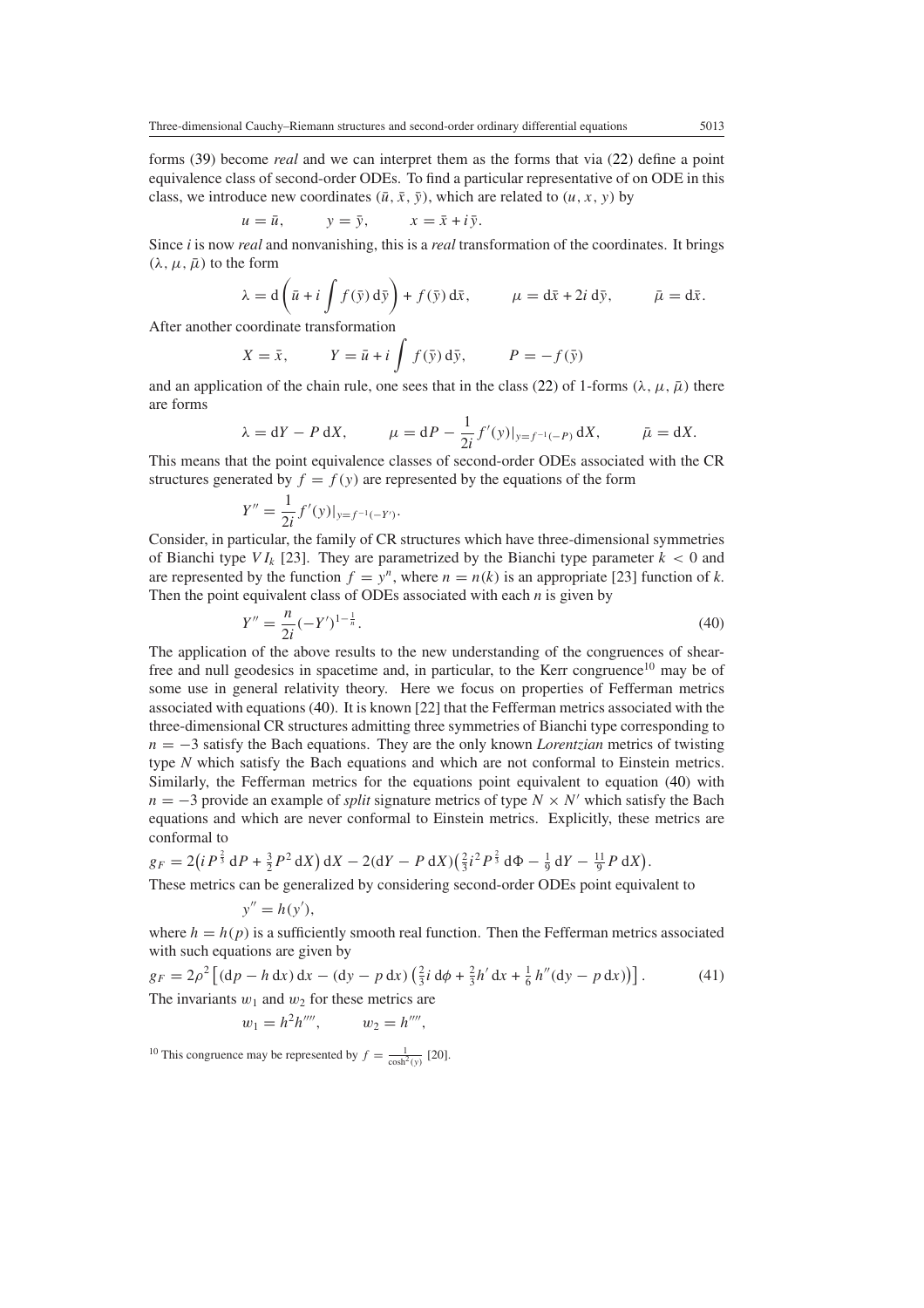so the metrics are not conformal to Einstein metrics iff

$$
h^{\prime\prime\prime\prime}\neq 0.
$$

This, together with [\(33\)](#page-13-1), shows that every solution to the equation

$$
h^2h'''' = ap + b,
$$

where *a* and *b* are real constants such that at least one of them does not vanish defines, via [\(41\)](#page-18-1), a *split* signature conformal class of metrics that satisfies the Bach equations, is of type  $N \times N'$ and is not conformal to Einstein metrics. By an appropriate complexification of these metrics, one may get the generalization of the Lorentzian Bach non-Einstein metrics [\(45\)](#page-20-0) of [22].

#### **Acknowledgments**

This work is a byproduct of the lectures on 'Cartan's equivalence method' which one of us (PN) delivered at the Department of Physics and Astronomy at Pittsburgh Unversity in the winter of 2002–2003. The topic presented here would never even have been touched by us if Ezra Ted Newman would not have requested to hear such lectures. He, his collaborators and the PhD students of the mathematics and physics and astronomy departments at Pittsburgh University were our first audience and our inspiration.

We are very grateful to Lionel Mason, David Robinson and Andrzej Trautman, who carefully read the draft of this paper suggesting several crucial improvements.

The paper was completed during the stay of one of us at King's College, London. We acknowledge support from EPSRC grant GR*/*534304*/*01 while at King's College London, NSF grant PHY-0088951 while at Pittsburgh University and the KBN grant 2 P03B 12724 while at Warsaw University.

# **Appendix**

In this appendix we find all Fefferman metrics [\(31\)](#page-13-2) which are conformally equivalent to the Einstein metrics. First, we write them in the form

$$
g_F = 2\theta^1\theta^2 + \theta^3\theta^4
$$

<span id="page-19-1"></span>with

$$
\begin{aligned}\n\theta^1 &= \rho(\mathrm{d}p - Q \,\mathrm{d}x) \\
\theta^2 &= \rho \,\mathrm{d}x \\
\theta^3 &= -\rho^2(\mathrm{d}y - p \,\mathrm{d}x) \\
\theta^4 &= \frac{2}{3}i \,\mathrm{d}\phi + \frac{2}{3}Q_p \,\mathrm{d}x + \frac{1}{6}Q_{pp}(\mathrm{d}y - p \,\mathrm{d}x),\n\end{aligned} \tag{42}
$$

<span id="page-19-0"></span>where  $\rho = \rho(x, y, p, \phi)$  is a function on  $J^1$ . We search for all  $\rho$  and  $Q = Q(x, y, p)$  for which the Einstein equations

$$
Ric(g_F) = \Lambda g_F \tag{43}
$$

are satisfied. Assuming that  $g_F$  obey equations [\(43\)](#page-19-0) we use the implied Weyl tensor identity  $\nabla_{\mu} C^{\mu}{}_{\nu\rho\sigma} = 0$ . Its {113} and {223} components imply the equations

$$
(3\rho_{\phi} - i\rho)w_2 = 0 \qquad \text{and} \qquad (3\rho_{\phi} + i\rho)w_1 = 0. \tag{44}
$$

Thus, the metrics  $g_F$  may be conformal to Einstein metrics only in the following three cases:

 $(w_1 = w_2 = 0)$ (••)  $w_2 = 0, w_1 \neq 0 \text{ and } \rho = A(x, y, p) \exp\left(-\frac{i\phi}{3}\right)$  $(v \bullet \bullet) \quad w_2 \neq 0, w_1 = 0 \text{ and } \rho = A(x, y, p) \exp(\frac{i\phi}{3}).$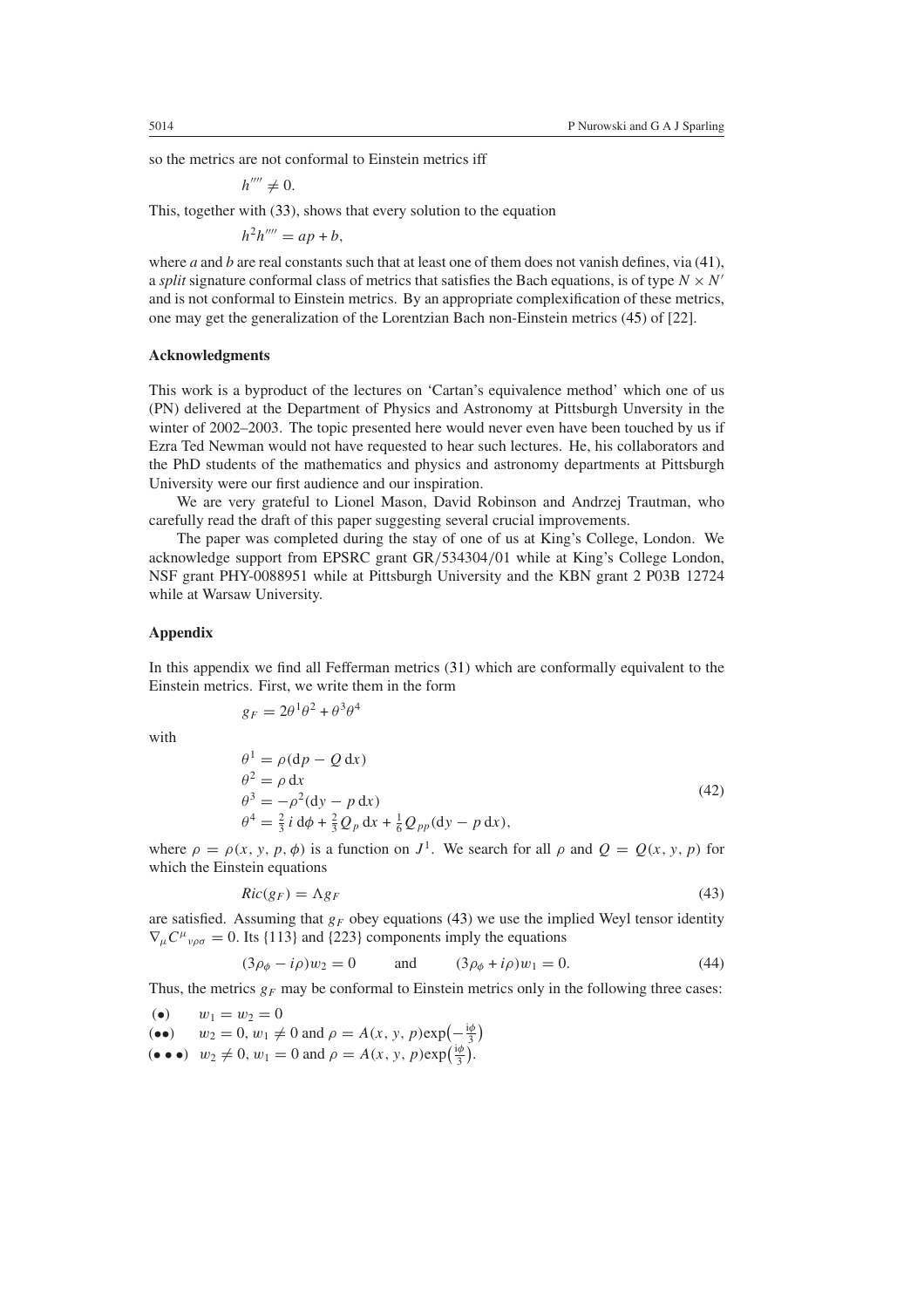Case *(*•*)* corresponds to ODEs with flat Cartan connection. These have conformally flat Fefferman metrics.

<span id="page-20-0"></span>In the  $(\bullet\bullet)$  case, the general solution for the Einstein equations [\(43\)](#page-19-0) is given by [\(42\)](#page-19-1), where either

$$
\rho = \frac{\exp(-\frac{2}{3}a)}{p+2b} \exp\left(-\frac{i\phi}{3}\right)
$$
\n(45)

and

$$
Q = p3c + p2(6bc - 2ay) + p(12b2c - 3by - 6bay - ax) + 8b3c - 2bby - 4b2ay - 2bx - 2bax,
$$
 (46)

or

$$
\rho = \exp\left(-\frac{2}{3}a\right)\exp\left(-\frac{\mathrm{i}\phi}{3}\right) \tag{47}
$$

and

$$
Q = p^2 a_y + 2p a_x + b,\tag{48}
$$

with  $a = a(x, y)$ ,  $b = b(x, y)$ ,  $c = c(x, y)$  being arbitrary functions of variables *x*, *y*. All these solutions are Ricci flat. They exhaust the list of Fefferman metrics which have  $w_2 = 0$ and are conformal to non-flat Einstein metrics. Since *Q* in these solutions depends only on at most *three* arbitrary functions of two variables and generic  $Q$  for which  $w_2 = 0$  depends on *four* functions of two variables, then not all ODEs with  $w_2 = 0$  have Fefferman metrics which are conformal to Einstein metrics.

<span id="page-20-2"></span>The Einstein equations in the *(*•••*)* case reduce to

$$
\rho = a \exp\left(\frac{\mathrm{i}\phi}{3}\right),\tag{49}
$$

<span id="page-20-1"></span>where the function  $a = a(x, y)$  satisfies a single differential equation

$$
36(Da)^{2} + 6a(-3D^{2}a + Q_{p}Da) + a^{2}(6DQ_{p} - 18Q_{y} - 4Q_{p}^{2}) = 0.
$$
 (50)

It follows, as it should, that one of the integrability conditions for this equation is  $w_1 = 0$ . It is not clear what other conditions should be imposed on *Q* to guarantee the solvability of [\(50\)](#page-20-1). If, for example, *Q* satisfies

$$
6DQ_p - 18Q_y - 4Q_p^2 = 0,
$$

a simple solution is given by  $a = \text{const.}$ 

Finally, we remark that all the metrics  $g_F$  which, via [\(42\)](#page-19-1), correspond to solutions [\(49\)](#page-20-2), [\(50\)](#page-20-1) are Ricci flat. This, when compared with the results of case *(*••*)*, proves that conformally nonflat Fefferman–Einstein metrics have vanishing cosmological constant.

## **References**

- [1] Baston R J and Mason L J 1987 Conformal gravity, the Einstein equations and spaces of complex null geodesics *Class. Quantum Grav.* **4** 815–26
- [2] Burns D Jr, Diederich K and Schnider S 1977 Distinguished curves in pseudoconvex boundaries *Duke Math. J.* **44** 407–31
- [3] Cartan E 1921 Sur les espaces conformes generalises et l'universe optique *C. R. Acad. Sci. Paris* **174** 857–9
- [4] Cartan E 1924 Varietes a connexion projective *Bull. Soc. Math.* **LII** 205–41
- [5] Cartan E 1932 Sur la geometrie pseudo-conforme des hypersurfaces de l'espace de deux variables complexes. Part I *Ann. Math. Pura Appl.* **11** 17–90 Cartan E 1932 Part II *Ann. Scuola Norm. Sup. Pisa* **1** 333–54